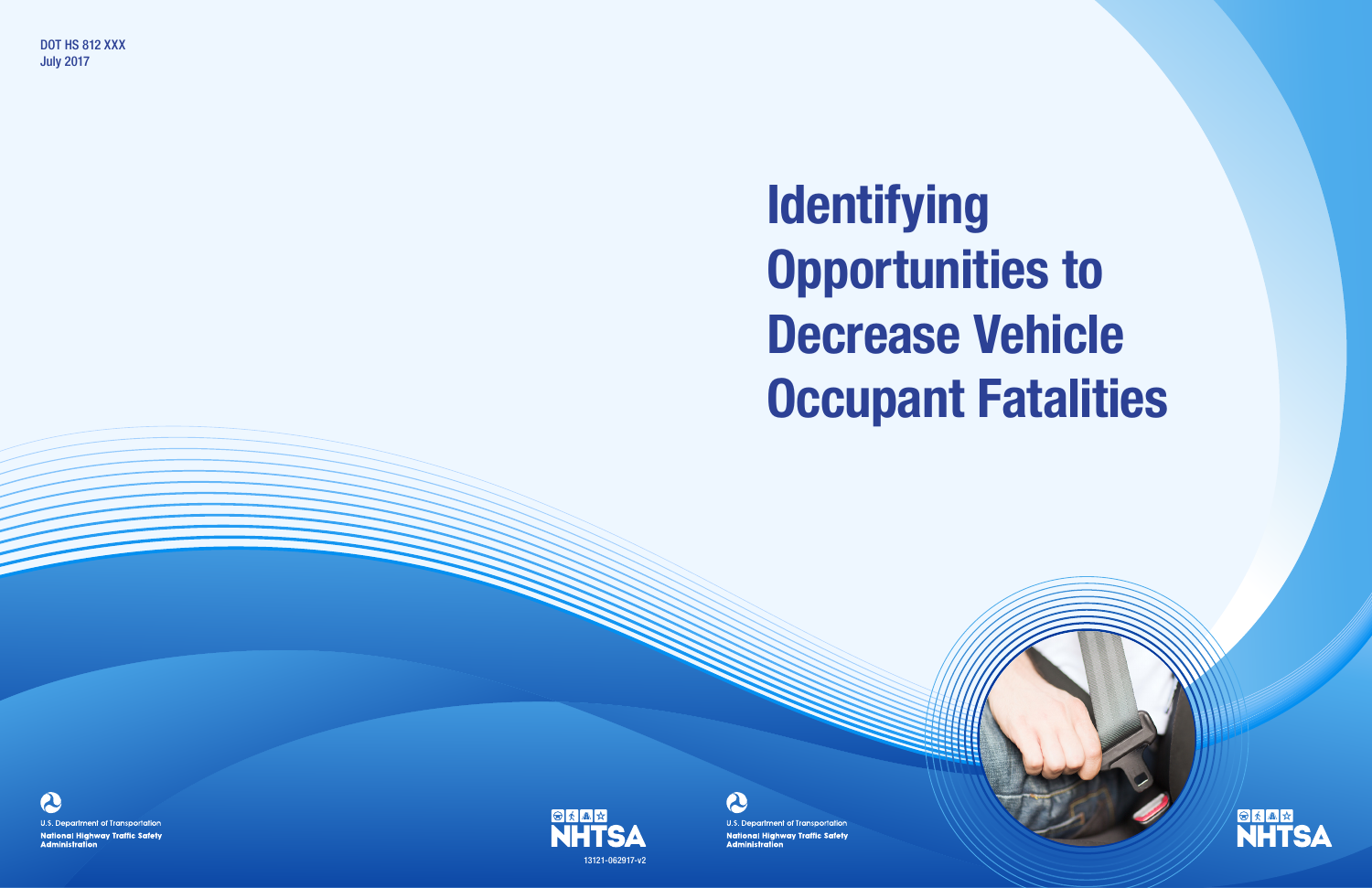This publication is distributed by the U.S. Department of Transportation, National Highway Traffic Safety Administration, in the interest of information exchange. The opinions, findings, and conclusions expressed in this publication are those of the authors and not necessarily those of the Department of Transportation or the National Highway Traffic Safety Administration. The United States Government assumes no liability for its contents or use thereof. If trade or manufacturers' names or products are mentioned, it is because they are considered essential to the object of the publication and should not be construed as an endorsement. The United States Government does not endorse products or manufacturers.

Suggested APA Format Citation:

Thomas, F. D., Blomberg, R. D., Korbelak, K. T., Fauchier, C. M. & Zhang, J. (2017, July). *Identifying opportunities to decrease vehicle occupant fatalities.* (Report No. DOT HS 812 435). Washington, DC: National Highway Traffic Safety Administration.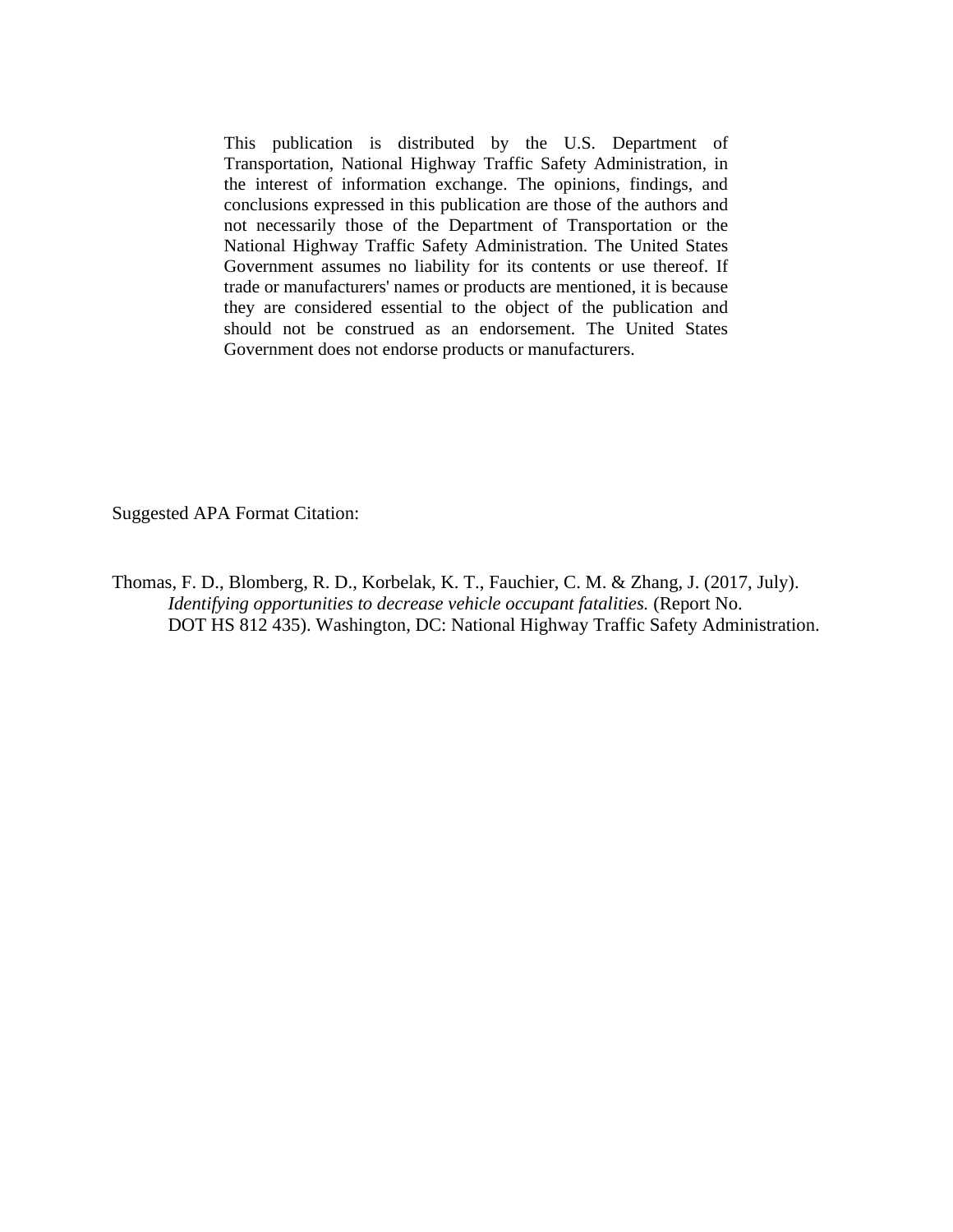## **Technical Report Documentation Page**

| 1. Report No.<br><b>DOT HS 812 435</b>                                                                                                                                                                                                                                                                                                                                                                                                                                                                                                                                                                                                                                                                                                                                                                                                                                                                                                                                                                                                                                                                                                                                                                                                                                                                                                                                                                                                                                                                                                                                                                                                                                                                                                                                                                                                                                                                                                                                                                                                                                                                                                                                                                                                                                                                                                                                                                                                                                                                                                                                                                                                                                                                                                                                        | 2. Government Accession No.          |                            |                                        | 3. Recipient's Catalog No.                                                                                                                                                                               |           |
|-------------------------------------------------------------------------------------------------------------------------------------------------------------------------------------------------------------------------------------------------------------------------------------------------------------------------------------------------------------------------------------------------------------------------------------------------------------------------------------------------------------------------------------------------------------------------------------------------------------------------------------------------------------------------------------------------------------------------------------------------------------------------------------------------------------------------------------------------------------------------------------------------------------------------------------------------------------------------------------------------------------------------------------------------------------------------------------------------------------------------------------------------------------------------------------------------------------------------------------------------------------------------------------------------------------------------------------------------------------------------------------------------------------------------------------------------------------------------------------------------------------------------------------------------------------------------------------------------------------------------------------------------------------------------------------------------------------------------------------------------------------------------------------------------------------------------------------------------------------------------------------------------------------------------------------------------------------------------------------------------------------------------------------------------------------------------------------------------------------------------------------------------------------------------------------------------------------------------------------------------------------------------------------------------------------------------------------------------------------------------------------------------------------------------------------------------------------------------------------------------------------------------------------------------------------------------------------------------------------------------------------------------------------------------------------------------------------------------------------------------------------------------------|--------------------------------------|----------------------------|----------------------------------------|----------------------------------------------------------------------------------------------------------------------------------------------------------------------------------------------------------|-----------|
| 4. Title and Subject                                                                                                                                                                                                                                                                                                                                                                                                                                                                                                                                                                                                                                                                                                                                                                                                                                                                                                                                                                                                                                                                                                                                                                                                                                                                                                                                                                                                                                                                                                                                                                                                                                                                                                                                                                                                                                                                                                                                                                                                                                                                                                                                                                                                                                                                                                                                                                                                                                                                                                                                                                                                                                                                                                                                                          |                                      |                            | 5. Report Date<br><b>July 2017</b>     |                                                                                                                                                                                                          |           |
| Identifying Opportunities to Decrease Vehicle Occupant Fatalities                                                                                                                                                                                                                                                                                                                                                                                                                                                                                                                                                                                                                                                                                                                                                                                                                                                                                                                                                                                                                                                                                                                                                                                                                                                                                                                                                                                                                                                                                                                                                                                                                                                                                                                                                                                                                                                                                                                                                                                                                                                                                                                                                                                                                                                                                                                                                                                                                                                                                                                                                                                                                                                                                                             |                                      |                            | 6. Performing Organization Code<br>290 |                                                                                                                                                                                                          |           |
| 7. Authors<br>F. Dennis Thomas, Richard D. Blomberg, Kristopher T. Korbelak, Charles M.<br>Fauchier, Jingyi Zhang                                                                                                                                                                                                                                                                                                                                                                                                                                                                                                                                                                                                                                                                                                                                                                                                                                                                                                                                                                                                                                                                                                                                                                                                                                                                                                                                                                                                                                                                                                                                                                                                                                                                                                                                                                                                                                                                                                                                                                                                                                                                                                                                                                                                                                                                                                                                                                                                                                                                                                                                                                                                                                                             |                                      |                            | $290-1$                                | 8. Performing Organization Report No.                                                                                                                                                                    |           |
| 9. Performing Organization Name and Address<br>Dunlap and Associates, Inc.                                                                                                                                                                                                                                                                                                                                                                                                                                                                                                                                                                                                                                                                                                                                                                                                                                                                                                                                                                                                                                                                                                                                                                                                                                                                                                                                                                                                                                                                                                                                                                                                                                                                                                                                                                                                                                                                                                                                                                                                                                                                                                                                                                                                                                                                                                                                                                                                                                                                                                                                                                                                                                                                                                    |                                      |                            |                                        | 10. Work Unit No. (TRAIS)                                                                                                                                                                                |           |
| 110 Lenox Avenue<br>Stamford, CT 06906                                                                                                                                                                                                                                                                                                                                                                                                                                                                                                                                                                                                                                                                                                                                                                                                                                                                                                                                                                                                                                                                                                                                                                                                                                                                                                                                                                                                                                                                                                                                                                                                                                                                                                                                                                                                                                                                                                                                                                                                                                                                                                                                                                                                                                                                                                                                                                                                                                                                                                                                                                                                                                                                                                                                        |                                      |                            |                                        | 11. Contract or Grant No.<br>DTNH2211D00225L/0004                                                                                                                                                        |           |
| 12. Sponsoring Agency Name and Address<br>Office of Behavioral Safety Research<br>National Highway Traffic Safety Administration                                                                                                                                                                                                                                                                                                                                                                                                                                                                                                                                                                                                                                                                                                                                                                                                                                                                                                                                                                                                                                                                                                                                                                                                                                                                                                                                                                                                                                                                                                                                                                                                                                                                                                                                                                                                                                                                                                                                                                                                                                                                                                                                                                                                                                                                                                                                                                                                                                                                                                                                                                                                                                              |                                      |                            | <b>Final Report</b>                    | 13. Type of Report and Period Covered<br>08/16/14-06/29/16                                                                                                                                               |           |
| 1200 New Jersey Avenue SE.<br>Washington, DC 20590                                                                                                                                                                                                                                                                                                                                                                                                                                                                                                                                                                                                                                                                                                                                                                                                                                                                                                                                                                                                                                                                                                                                                                                                                                                                                                                                                                                                                                                                                                                                                                                                                                                                                                                                                                                                                                                                                                                                                                                                                                                                                                                                                                                                                                                                                                                                                                                                                                                                                                                                                                                                                                                                                                                            |                                      |                            |                                        | 14. Sponsoring Agency Code                                                                                                                                                                               |           |
| 15. Supplementary Notes<br>Carole Guzzetta was the COR on this project                                                                                                                                                                                                                                                                                                                                                                                                                                                                                                                                                                                                                                                                                                                                                                                                                                                                                                                                                                                                                                                                                                                                                                                                                                                                                                                                                                                                                                                                                                                                                                                                                                                                                                                                                                                                                                                                                                                                                                                                                                                                                                                                                                                                                                                                                                                                                                                                                                                                                                                                                                                                                                                                                                        |                                      |                            |                                        |                                                                                                                                                                                                          |           |
| 16. Abstract<br>This study focused on identifying opportunities to decrease vehicle occupant fatalities by comparing selected States with observed seat-<br>belt-use rates above and below the 2013 national average of 87 percent as well as low and high percentages of statewide fatalities where the<br>fatally injured occupant was unbuckled. The goal was to determine if the higher seat-belt-use States implemented policies, procedures,<br>enforcement types or intensities, management practices, or any other approach that could be suggested for use in the States with lower seat<br>belt use to improve their performance. This study was exploratory by nature and attempted to go beyond past research that had focused<br>primarily on counts of Click It or Ticket citations to differentiate high-belt-use States from low-belt-use States. Nine States were selected<br>for the examination—five that had higher than the 2013 average seat belt use and low percentages of unbuckled fatalities, and four where<br>observed belt use was below average and the percentage of unbuckled fatalities was high. The data collection involved amassing a large set<br>of information on demographics, socioeconomics, health, consumption levels (e.g., alcohol, cigarettes), highway safety activities,<br>government (including funding), and legal structure. These more quantitative data were supplemented by discussions with State highway<br>safety officials in each of the nine States. The study found that the populations in the high and low-belt-use groups of States differed in<br>meaningful ways with respect to variables related to demographics, socioeconomic status, and health. In general, people in the high-use<br>State group were better educated, earned more, and were healthier than their counterparts in the low-use group of States. The populations in<br>the group of low-belt-use States may be more prone to risky behaviors and poorer health choices—factors that may also be related to lower<br>seat belt use. Researchers also identified four specific programmatic factors and activities characteristic of the high-belt-use group of States<br>that the low-use group could adopt with a reasonable expectation that they would increase seat belt use: 1) build political, law enforcement,<br>and community support to promote seat belt use including creating a full-time position of occupant protection coordinator within the State<br>Highway Safety Office; 2) increase enforcement of seat belt laws throughout the year; 3) develop in-house research and data analysis<br>capabilities; and 4) determine what motivates a State's population through surveys and similar research techniques. |                                      |                            |                                        |                                                                                                                                                                                                          |           |
| 17. Key Words<br>Seat belt<br>State Highway Safety Program<br>Occupant protection<br>Occupant protection coordinator                                                                                                                                                                                                                                                                                                                                                                                                                                                                                                                                                                                                                                                                                                                                                                                                                                                                                                                                                                                                                                                                                                                                                                                                                                                                                                                                                                                                                                                                                                                                                                                                                                                                                                                                                                                                                                                                                                                                                                                                                                                                                                                                                                                                                                                                                                                                                                                                                                                                                                                                                                                                                                                          |                                      | 18. Distribution Statement |                                        | This report is also available from the National Technical Information<br>Service (NTIS) www.ntis.gov and the Behavioral Research Library at<br>http://ntlsearch.bts.gov/repository/ntlc/nhtsa/index.shtm |           |
| 19. Security Classif. (of this report)                                                                                                                                                                                                                                                                                                                                                                                                                                                                                                                                                                                                                                                                                                                                                                                                                                                                                                                                                                                                                                                                                                                                                                                                                                                                                                                                                                                                                                                                                                                                                                                                                                                                                                                                                                                                                                                                                                                                                                                                                                                                                                                                                                                                                                                                                                                                                                                                                                                                                                                                                                                                                                                                                                                                        | 20. Security Classif. (of this page) |                            |                                        | 21. No. of Pages                                                                                                                                                                                         | 22. Price |
| Unclassified<br>DAT E 1700 7 /0 79)                                                                                                                                                                                                                                                                                                                                                                                                                                                                                                                                                                                                                                                                                                                                                                                                                                                                                                                                                                                                                                                                                                                                                                                                                                                                                                                                                                                                                                                                                                                                                                                                                                                                                                                                                                                                                                                                                                                                                                                                                                                                                                                                                                                                                                                                                                                                                                                                                                                                                                                                                                                                                                                                                                                                           | Unclassified                         |                            |                                        | 34                                                                                                                                                                                                       |           |

**Form DOT F 1700.7 (8-72**)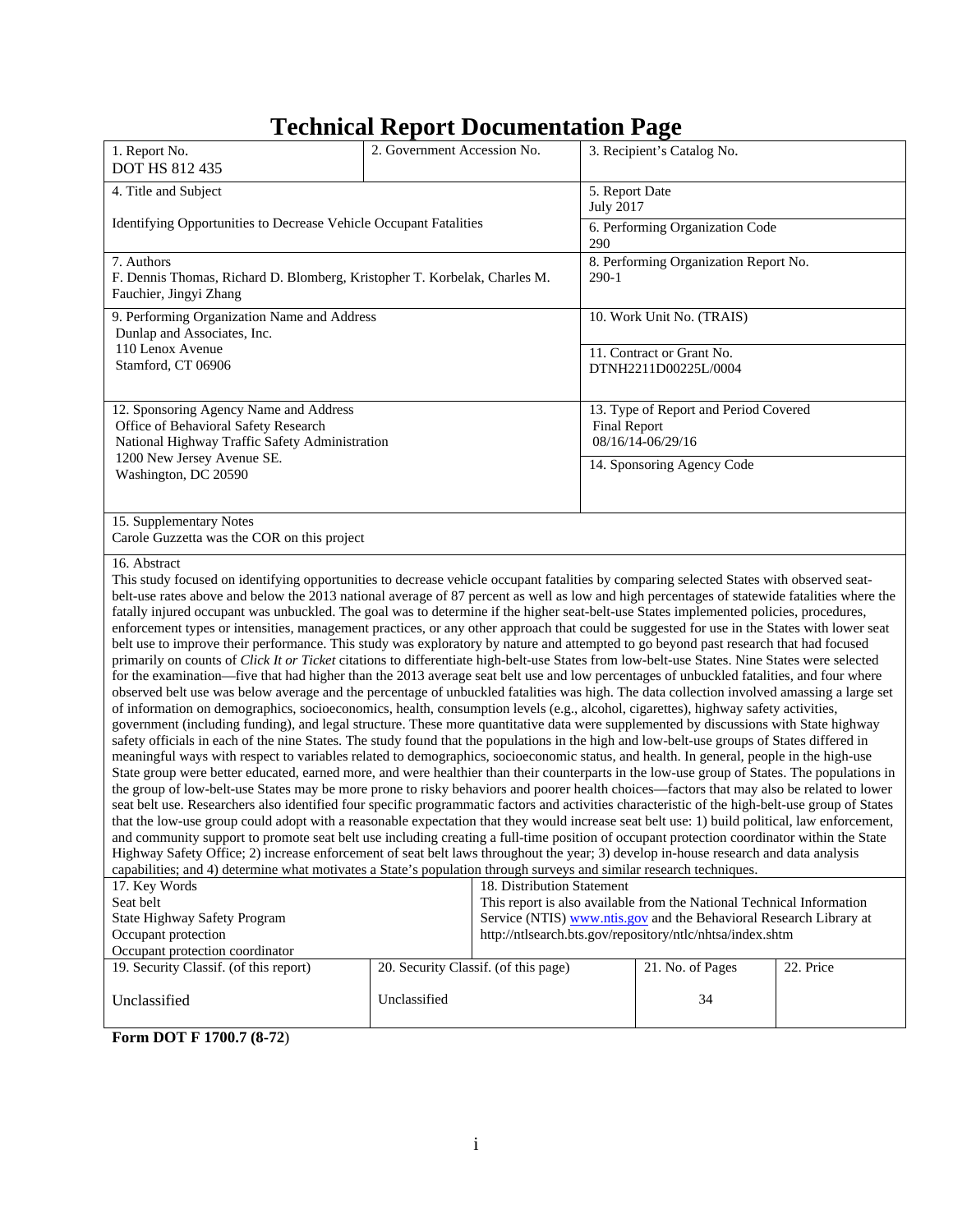#### **ACKNOWLEDGEMENTS**

The authors acknowledge the assistance of the NHTSA Regional Office personnel who established liaison with the State Highway Safety Offices in each of the nine studied States and the personnel in those offices who participated by providing documents and other insights into their State operations. Those individuals were instrumental in providing the information that led researchers to the conclusions reported herein. Although this study could not have been completed without their support, the findings and suggestions contained herein are those of the authors and should not be interpreted as representing the opinions of either the sponsor or the participants.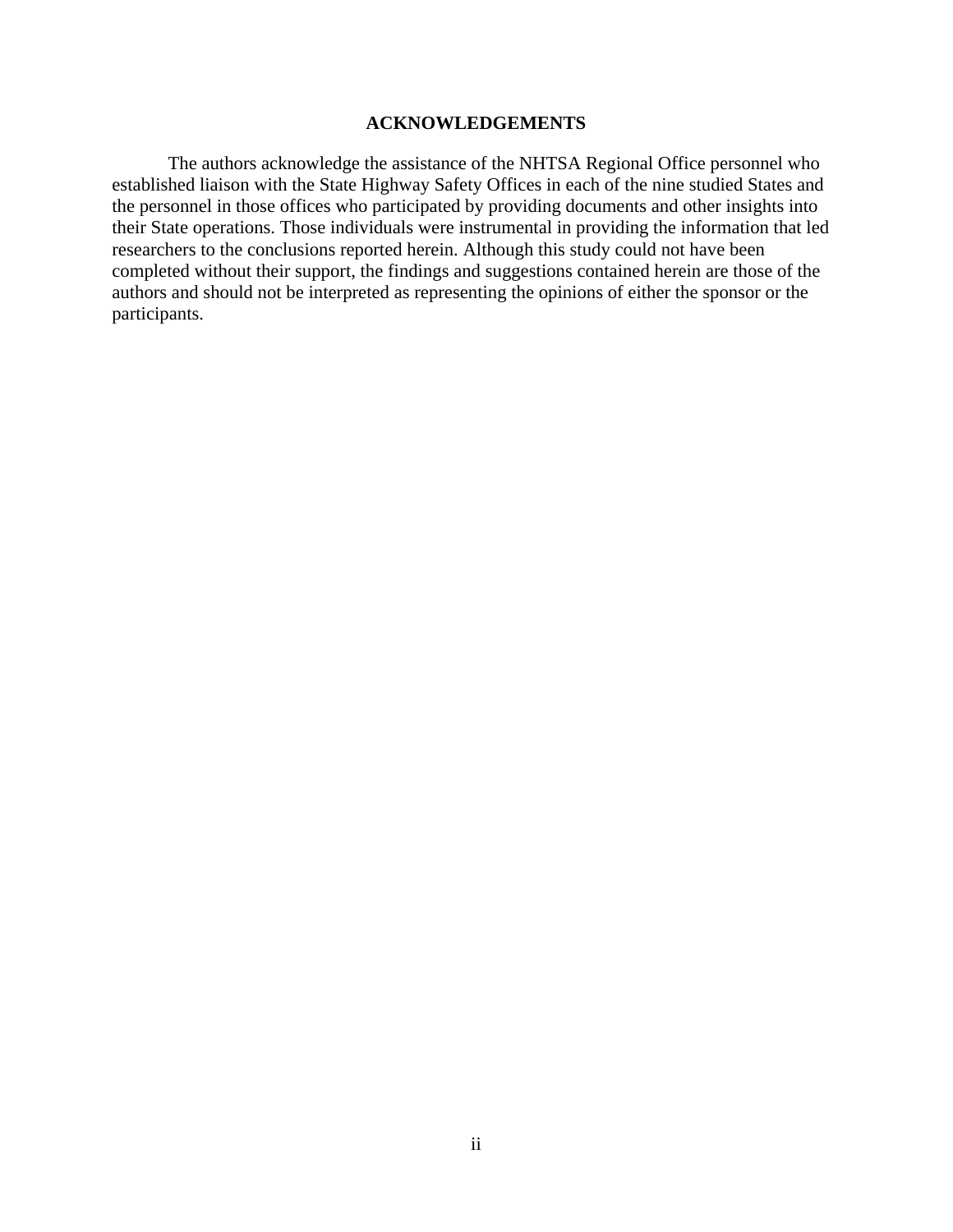## **TABLE OF CONTENTS**

| Factors Subject to Change in Low Seat-Belt-Use States to Achieve Higher Belt Use 21 |  |
|-------------------------------------------------------------------------------------|--|
|                                                                                     |  |
|                                                                                     |  |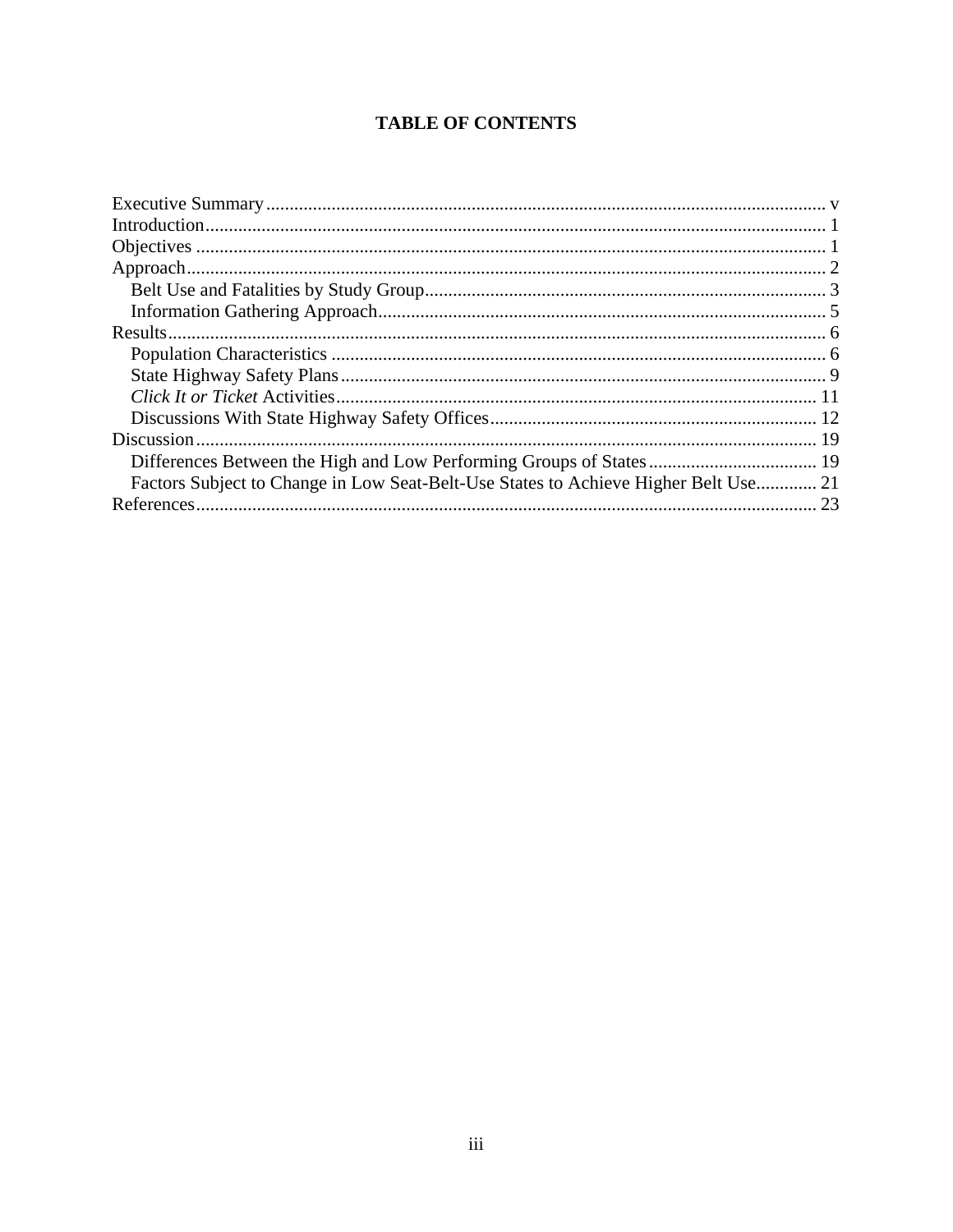## **LIST OF TABLES**

| Table 1.  |  |
|-----------|--|
| Table 2.  |  |
| Table 3.  |  |
| Table 4.  |  |
| Table 5.  |  |
| Table 6.  |  |
| Table 7.  |  |
| Table 8.  |  |
| Table 9.  |  |
| Table 10. |  |
| Table 11. |  |
| Table 12. |  |
| Table 13. |  |
| Table 14. |  |
| Table 15. |  |
| Table 16. |  |

## **LIST OF FIGURES**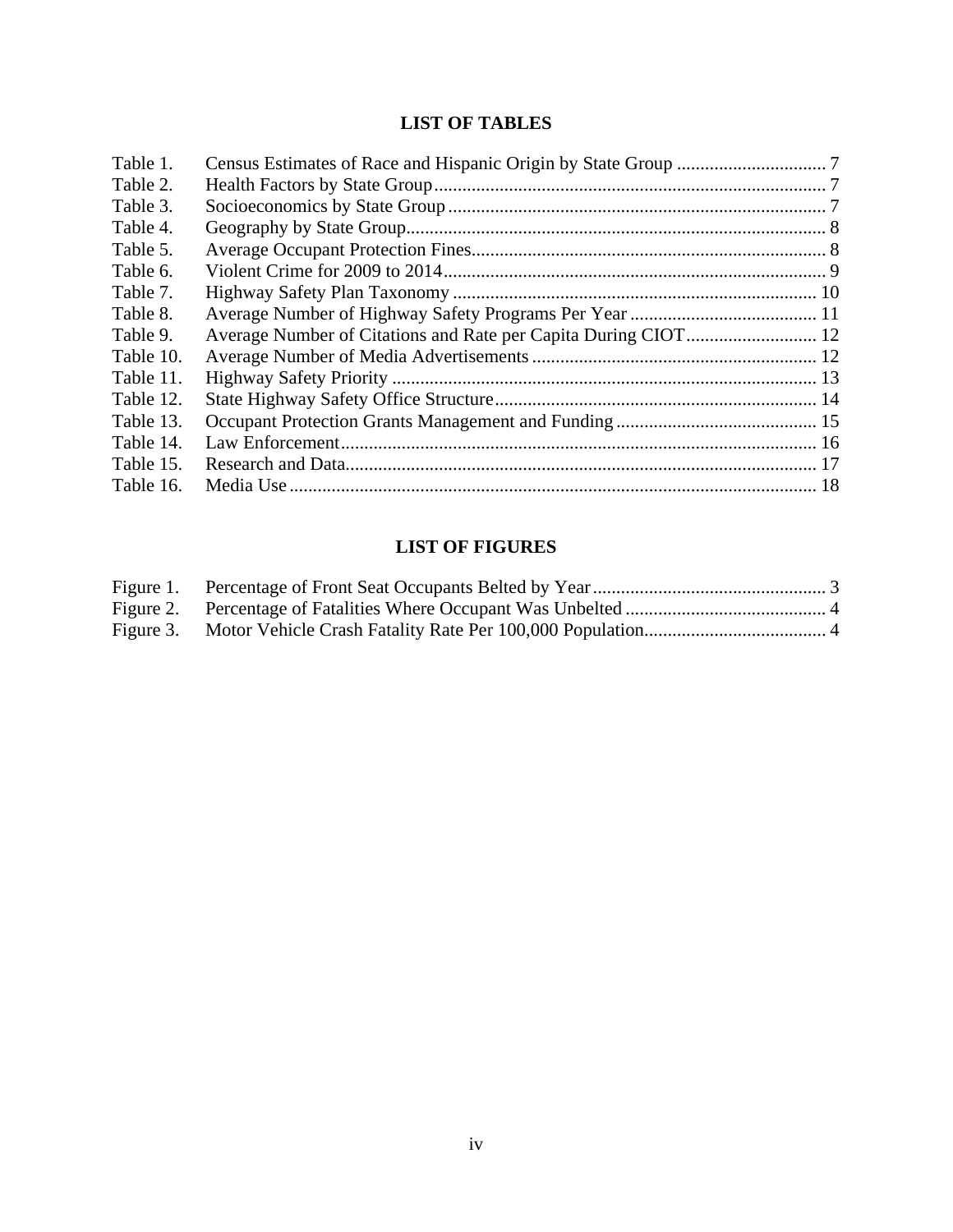#### **Executive Summary**

#### <span id="page-6-0"></span>**Background and Objectives**

Seat belt use in the United States as a whole has increased steadily in the last decade, but significant variability still exists across the States. The current study had the objective of performing a program and process analysis to compare and contrast the practices of a selected set of States with higher levels of seat belt use (and lower rates of vehicle occupant fatalities and unbelted fatalities) to a group of States with lower seat-belt-use rates and poorer fatality statistics.

#### **Method**

NHTSA selected the nine States for the study to examine. Five of these States formed the "high-belt-use" group because they showed relatively high observed seat belt use according to their statewide observations (see Figure ES-1), low total fatality rates per population, and low percentages of motor vehicle fatalities in which the occupant was unbuckled. The four States in the "low-belt-use" group were associated with somewhat lower than average performance in 2013 with respect to the belt use and fatality factors. NHTSA based the State selection both on a ranking of multiple relevant criteria and a subjective assessment of which States had the potential to provide interesting insights. The study States therefore represented a convenience sample on which researchers could conduct case studies. Since this research was not an evaluation of specific States or their approaches, this report does not identify the nine States. Also, while the States in each group are distributed somewhat across the country, their selection was not based on any attempt to represent the entire United States or to achieve a balanced geographic sample.



**Figure ES-1. Percentage of Front Seat Occupants Belted by Year**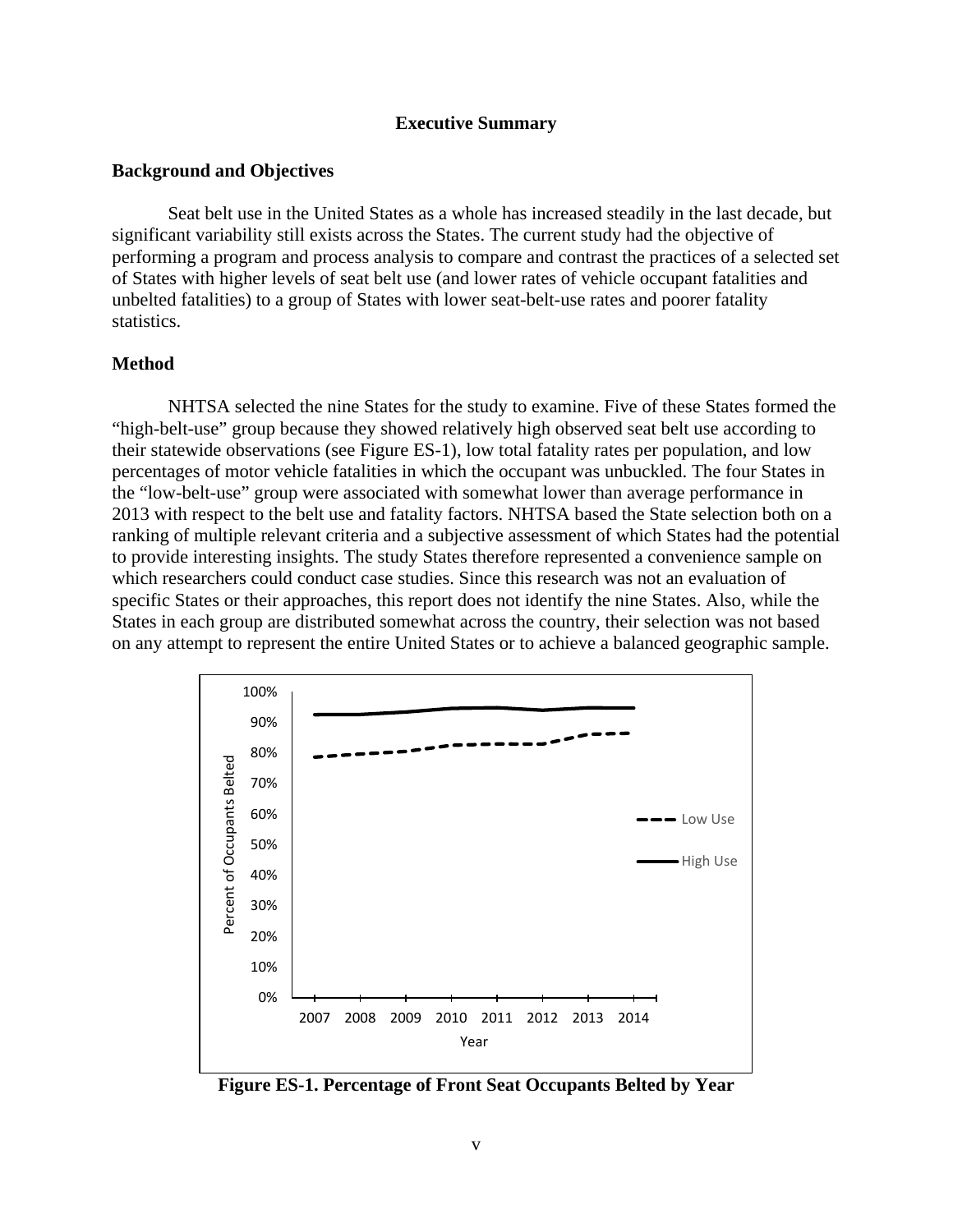The first project step involved the enumeration of a large set of potentially relevant variables that could be obtained from readily available sources such as web sites and published documentation. After enumerating the list, researchers made an attempt to secure data for each variable. The second step involved the collection of as much published information on highway safety and, in particular, occupant protection programs as possible from each State. The third step involved contacting a highway safety representative in each State by telephone to discuss relevant topics that might ultimately discriminate between the two groups of States. Data analysis consisted of a review of all information and any quantitative data. Although researchers did not attempt any statistical analyses due to the nature of the data and the subjectivity of the approach, many of the variables did display large and readily apparent differences by group thereby strongly suggesting associations of the variables in question with seat-belt-use rates.

#### **Results**

A number of notable differences emerged with respect to demographics, socioeconomic status, and health. States in the high-belt-use group had a greater proportion of residents with a bachelor's degree or higher, higher per capita and median household incomes, a lower proportion of residents at or below minimum wage, and fewer children living in poverty compared to the States in the low-belt-use group. Similarly, residents in the group of high-belt-use States tended to be in better health and engage in fewer risky activities such as smoking. The low seat-belt-use group had a larger proportion of African Americans, while the high-use group tended to have larger proportions of Hispanics and Asians. Also, the States in the low seat-belt-use group were smaller in area but had a greater proportion of their populations living in rural areas. The low-use State group had notably higher rates of violent crime than did the States in the high-use group. While State highway safety officials in the low-belt-use States cannot change the underlying population factors listed above, they may be able to tailor their highway safety activities to fit population characteristics. Researchers did, however, identify four specific programmatic factors and activities characteristic of the high-belt-use group of States that the low-use group could adopt with a reasonable expectation that they would increase seat belt use.

- 1. *Build political, law enforcement, and community support to promote seat belt use*. This can be accomplished through the creation of an occupant protection coordinator position at the State Highway Safety Office (SHSO), by working with a "champion" in the public sector, and by holding statewide and local conferences dedicated solely to occupant protection.
- 2. *Increase enforcement of seat belt laws throughout the year*. Raising the priority of seat belt enforcement and helping elevate the importance of seat belt use among law enforcement agencies throughout the year appears essential.
- 3. *Develop in-house research and data analysis capabilities within the SHSO*. Having inhouse analysis and interpretation capabilities appears vital to a safety program in order to guide program activities and understand their impacts on safety.
- 4. *Determine what motivates a State's population*. The differences in the State populations suggest the low performing States need to conduct surveys or focus groups with subpopulations of interest to gauge responses to media and law enforcement approaches. Program activities can then be tailored to these populations to increase seat belt use.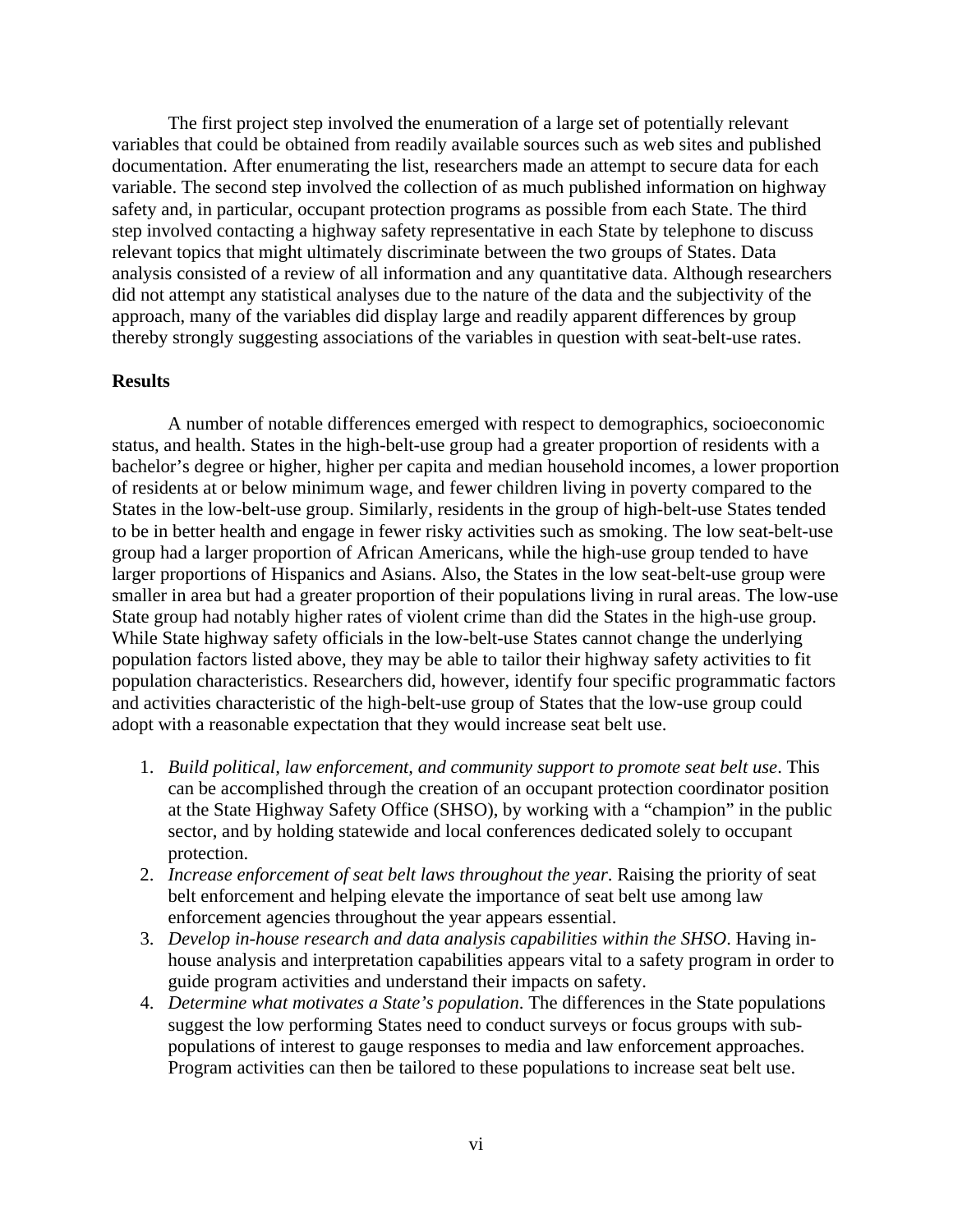#### **Discussion**

Based on the data collected, the experience of the researchers, and the comments from the highway safety officials in the high-use States, the presence of a full-time, experienced, and fully-dedicated occupant protection specialist in the SHSO is, perhaps, the most important single step a low performing State can take to begin the process of increasing seat belt use. This person can then direct all the other necessary activities to increase seat belt use. In addition, it appears that increasing seat belt enforcement throughout the year is essential to getting the public to increase their use of seat belts. Law enforcement's enthusiasm for seat belt enforcement also likely increases when fines are higher and there is political support for primary seat belt laws.

While there are obvious population differences in the two groups of States, the approaches used by the high-belt-use States should transfer to the low-belt-use States. Some modifications, however, may be necessary if it is determined certain subpopulations are not responding to the strategies. It is important to note that two of the States in the low-belt-use group appear to be poised to increase their occupant protection efforts if they receive funds and strategic guidance. These two have an interest in devoting more attention to occupant protection. They have the personnel and organizational systems in place to expand their occupant protection efforts quickly and efficiently. The other two low-belt-use States are severely limited by the structure of their organizations and other political barriers that may prohibit any meaningful occupant protection gains in the near future. These two low-belt-use States would require substantial political efforts and changes in their management structure and staffing levels in order to address their seat-belt-use problems.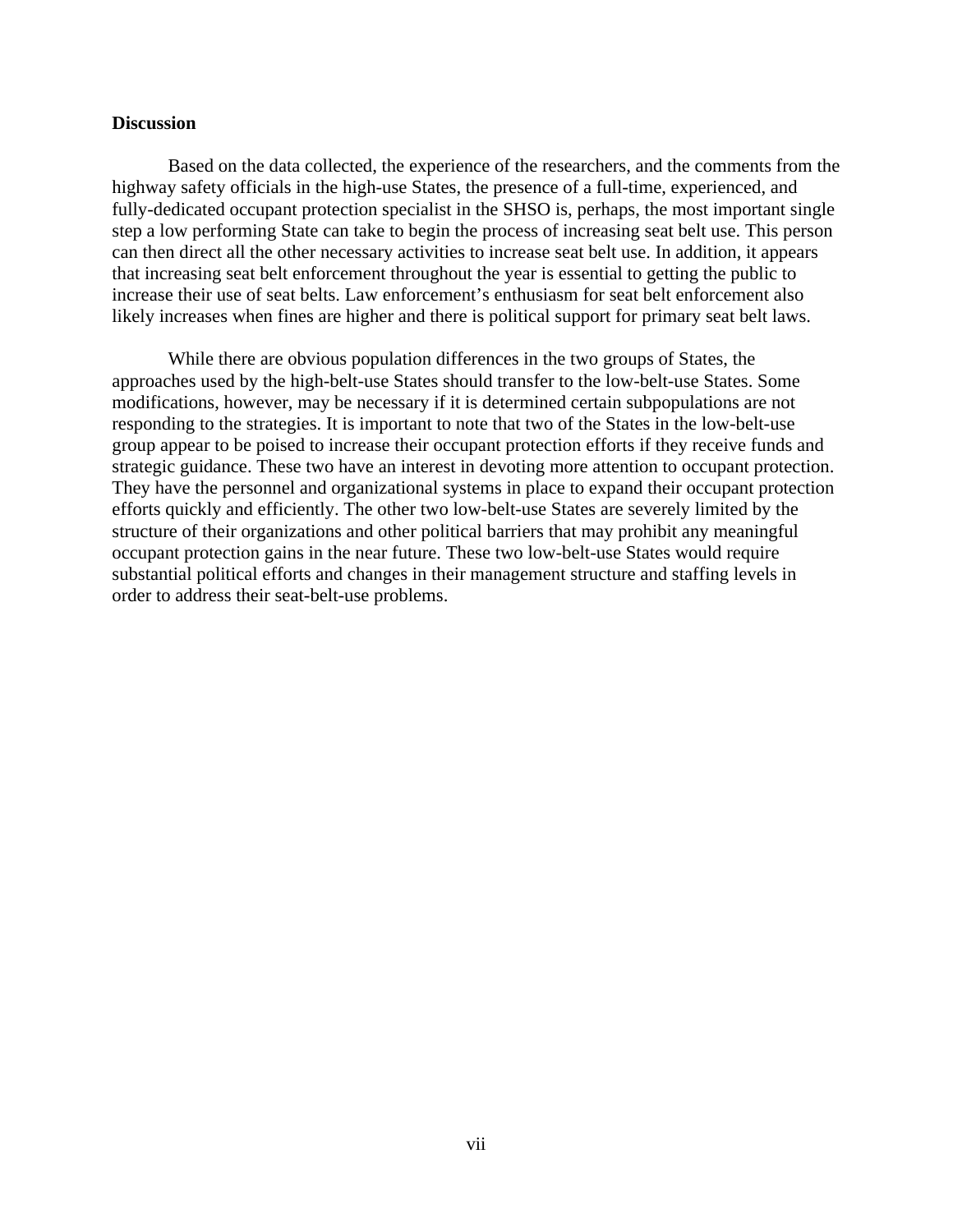#### **Introduction**

<span id="page-9-0"></span>This study focused on *Identifying Opportunities to Decrease Vehicle Occupant Fatalities* by comparing selected groups of States with above and below average seat belt usage, low versus high total fatality rates per population, and low percentages of motor vehicle fatalities in which the occupant was unbuckled. From this point forward the States with high observed belt use, low rates of total fatalities per population, and low percentages of motor vehicle fatalities in which the occupant was unbuckled will be referred to as "high-belt-use States" and the "low-belt-use States" will be those that showed poorer performance for all of these measures. The goal was to determine if the high-belt-use States implemented policies, procedures, enforcement types or intensities, management practices, or any other approach that could be suggested for use by the States with low belt use to improve their performance.

Seat belt use in the United States as a whole has increased steadily in the last decade, but significant variability still exists across the States (Chen, 2015). In 2014, State seat belt use ranged from a low of 68.9 percent to a high of 97.8 percent (Chen, 2015). Although higher use rates are generally associated with States having primary enforcement seat belt laws, several notable exceptions existed in both directions (primary law States with lower than average use rates and secondary law States with higher than average use rates) (Chen, 2015). The same type of variability was seen with respect to belt use among fatally injured motor vehicle occupants.

The premise behind this study was that the possibility exists that higher performing States have organizations, strategies, or procedures that are more effective at increasing seat belt use than those employed by the lower performing States. Encouraging States with relatively low-use rates to emulate the practices in higher performing States raises the potential for significantly improving nationwide seat-belt-use rates, reducing the total number of vehicle occupant deaths, and reducing the number of unbelted fatalities. By highlighting programmatic and other performance gaps between these two groups of States, the results from this study have the potential to provide a foundation for future strategic technical assistance initiatives by the National Highway Traffic Safety Administration (NHTSA) to address the identified issues.

#### **Objectives**

<span id="page-9-1"></span>The present study had the objective of performing a program and process analysis to compare and contrast the practices of a selected set of States with higher levels of seat belt use (and lower rates of vehicle occupant fatalities and unbelted fatalities) to those in a group of States with lower seat-belt-use rates and poorer fatality statistics. Achieving this objective required data gathering and analyses to identify programmatic and other performance gaps and the development of recommendations for remedial strategies. The analyses and resulting recommendations produced by this study are intended to be as comprehensive as possible and to encompass as applicable:

- Legislation
- Planning, including problem identification, goal setting, and selection and use of performance measures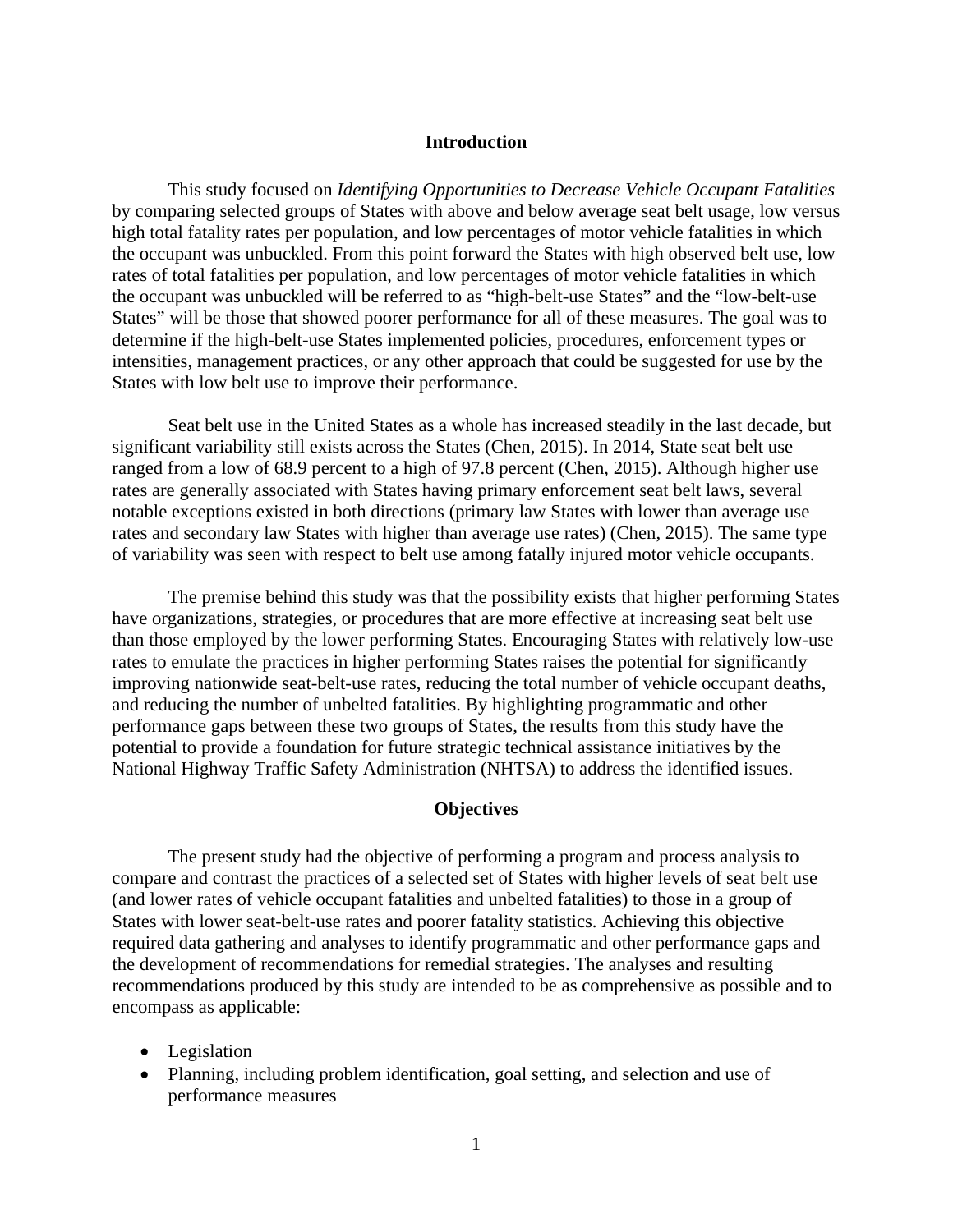- Funding
- Administration and management approaches, including leadership, staffing, and funding levels
- Choice, intensity, and process of relevant safety programs/countermeasures
- Enforcement approach, level, and management
- Adjudication approach, level, and management
- Extent and type of communications and outreach
- Extent of integration of the enforcement, adjudication, and communication functions
- Involvement of non-governmental advocacy group activities
- Demographic factors and how the States address them vis-à-vis occupant protection
- Socioeconomic factors and how the States address them vis-à-vis occupant protection
- Any other relevant factors that might be associated with higher occupant protection use rates.

This study was exploratory by nature and attempted to go beyond past research that had focused primarily on counts of *Click It or Ticket* (CIOT) citations to differentiate high-belt-use States from low-belt-use States (e.g., Hedlund et al., 2008). The current study approach involved examining as broad an array of information as could reasonably be amassed from two purposefully selected groups of States—high belt use and low belt use—and then attempting to assess which factors, if any, might be associated with better or worse performance. The desired outcome was the identification of potentially productive approaches, structures, funding levels, management approaches, and related processes for consideration as part of a State's occupant protection promotion activities.

#### **Approach**

<span id="page-10-0"></span>Prior to the start of the study, NHTSA selected the nine States for the study to examine. Five of these States formed the high-belt-use group because at the time of their selection they showed relatively high observed seat belt use according to their statewide observations, low total fatality rates per population, and low percentages of motor vehicle fatalities in which the occupant was unbuckled. Four of the five States in the high-use group had a primary seat belt law while one had a secondary belt law. The four States in the low-belt-use group were associated with somewhat lower than average performance with respect to these factors. Three of the four States in this group had primary seat belt laws, and one had a secondary law.

NHTSA based the State selection both on a ranking of multiple relevant criteria and a subjective assessment of which States had the potential to provide interesting insights. The study States therefore represented a convenience sample on which researchers could conduct case studies. Since this research was not an evaluation of specific States or their approaches, this report does not identify the nine States. Also, while the States in each group are distributed somewhat across the country, their selection was not based on any attempt to represent the entire United States or to achieve a balanced geographic sample.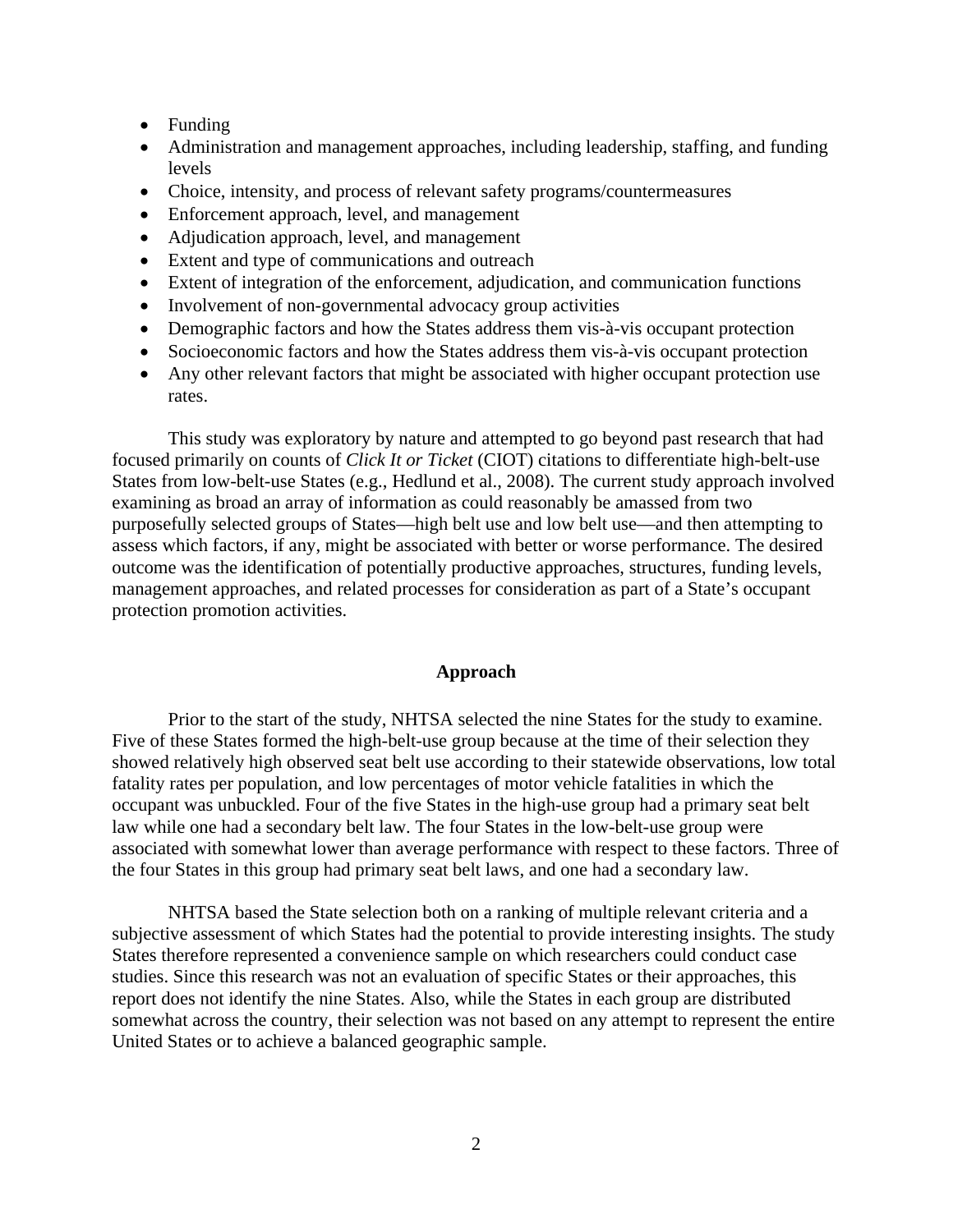#### <span id="page-11-0"></span>**Belt Use and Fatalities by Study Group**

[Figure 1](#page-11-1) includes the average observed belt use for the high and low-belt-use groups of States (data from Chen, 2015). As can be seen in the figure, States selected for the low-use group reported consistently lower belt use over time compared to States picked for the high-use group. It is important to note that the group of low-use States demonstrate, on average, an increasing rate of observed belt use while the high-use group's belt use remains relatively stable with only minor increases over time. As expected given the observed belt use rates, [Figure 2](#page-12-0) demonstrates that the group of low-use States had, on average, higher percentages of fatalities where the occupant was unbuckled than the group of high-use States (NHTSA, 2015).



<span id="page-11-1"></span>**Figure 1. Percentage of Front Seat Occupants Belted by Year**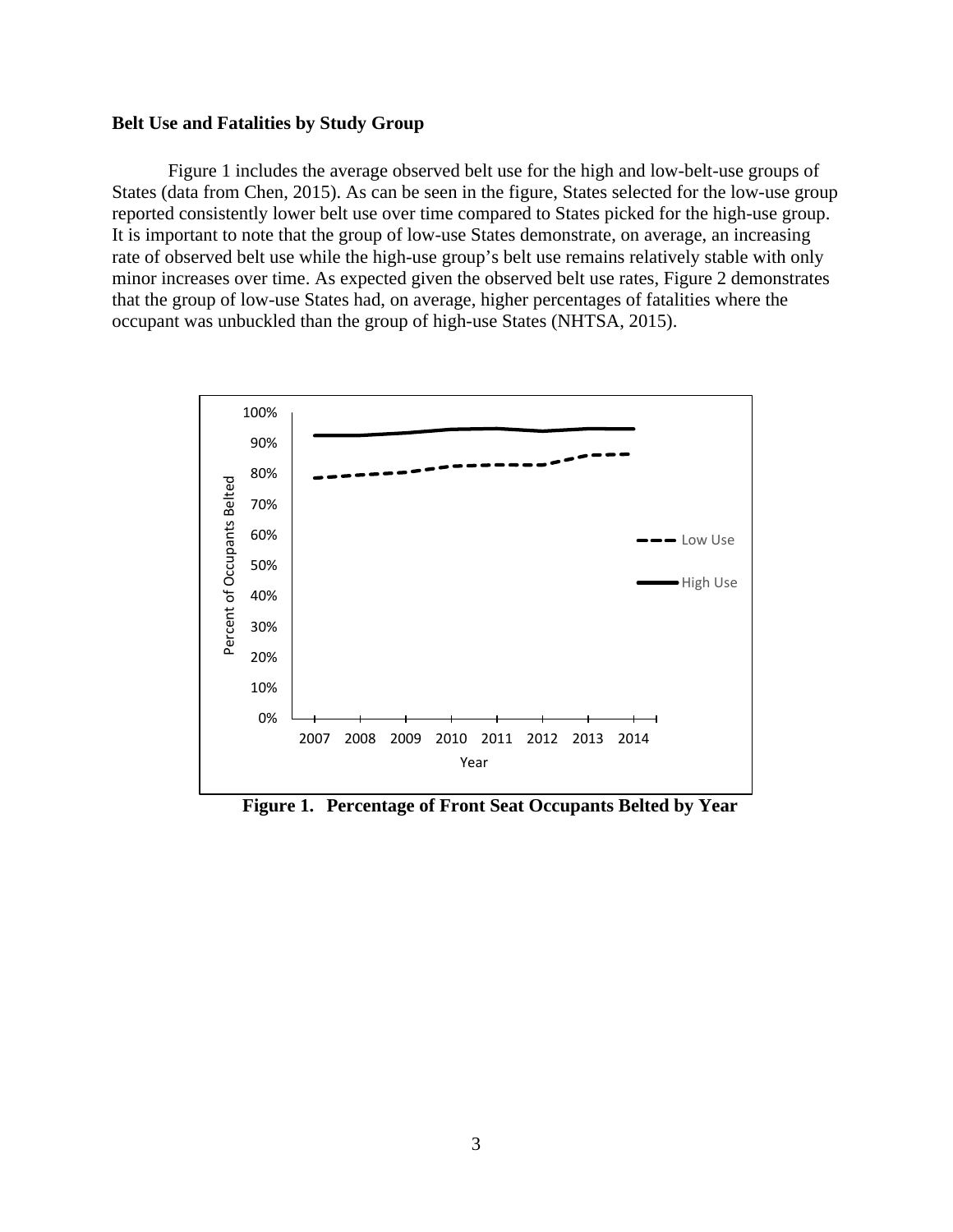

**Figure 2. Percentage of Fatalities Where Occupant Was Unbelted** 

<span id="page-12-0"></span>[Figure 3](#page-12-1) displays the average fatality rate per 100,000 population for the high and lowbelt-use groups of States (based on data from the Insurance Institute for Highway Safety, 2015). The low-use group of States exhibited a consistently higher death rate compared to the high-use group with both groups trending down (improving) over time.



<span id="page-12-1"></span>**Figure 3. Motor Vehicle Crash Fatality Rate Per 100,000 Population**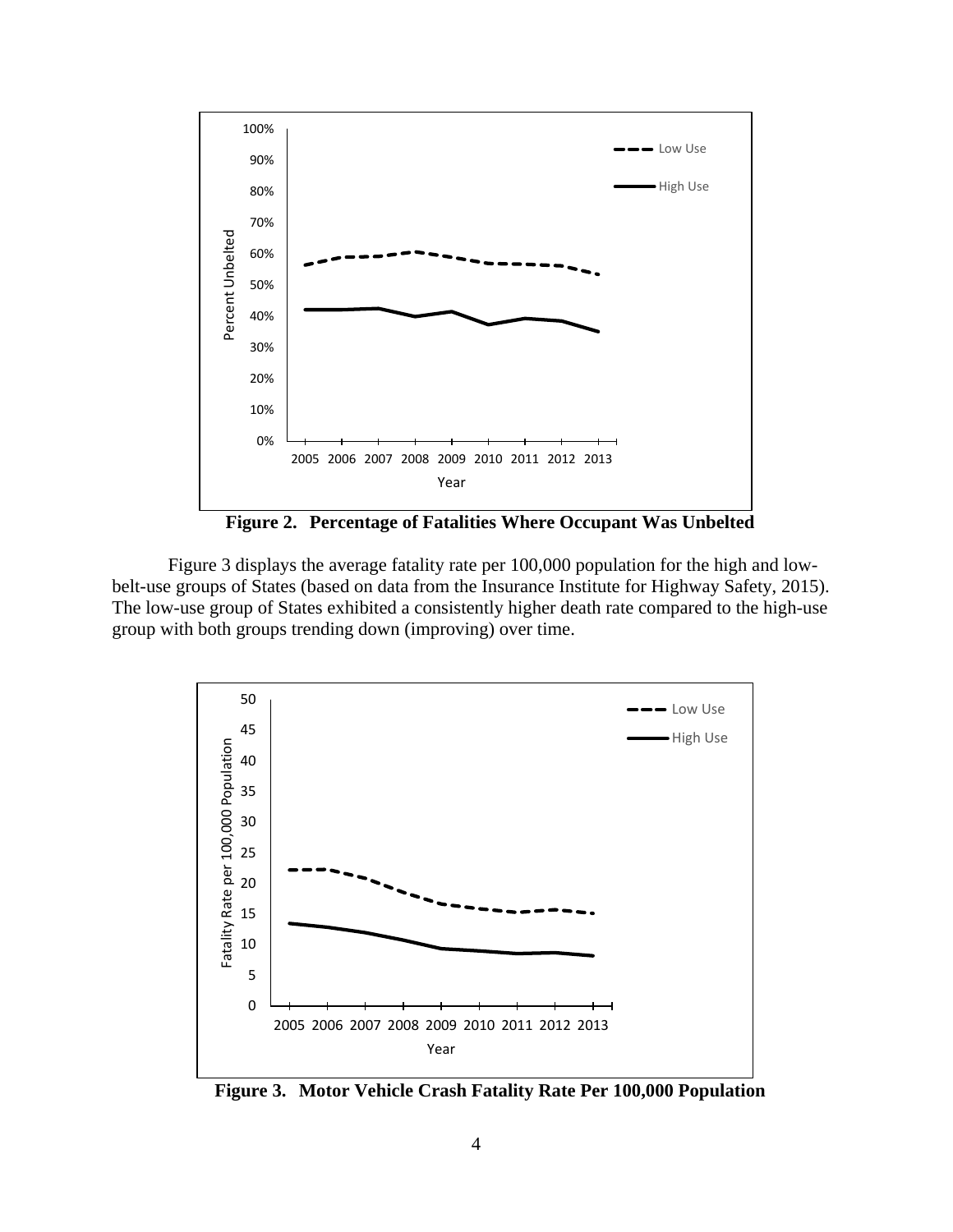The above data demonstrate that the two groups of States were substantially different when it comes to belt use, percentage of fatalities where the occupant was not belted, and fatality rate per 100,000 population. The remainder of this report summarizes activities by researchers to identify commonalities among States within each group and to determine if fundamental differences exist between the high and low-belt-use groups of States. Where examinations identified possibly meaningful differences, researchers developed suggestions on ways that lowuse States might implement approaches similar to those used by the high-use States and thereby potentially increase seat belt use and reduce unrestrained fatalities.

#### <span id="page-13-0"></span>**Information Gathering Approach**

The first project step involved the enumeration of a large set of potentially relevant variables that could be obtained from readily available sources such as web sites and published documentation. These included information concerning demographics, socioeconomics, health, consumption levels (e.g., alcohol, cigarettes), highway safety activities, government (including funding), and legal structure.

 After enumerating the list, researchers attempted to secure data for each variable from standard sources such as the U.S. Census Bureau, NHTSA's Fatality Analysis Reporting System (FARS), research reports, and State publications. When information on a specific variable was not available for all States, the variable had to be dropped from consideration. Using this process, researchers created a database that permitted displaying State (and, sometimes, county) differences numerically and graphically.

The second step involved the collection of as much published information on highway safety and, in particular, occupant protection programs as possible from each State. Some of this literature was available online or had been previously submitted to NHTSA as part of standard reporting. The balance was provided by the States themselves in response to requests by the researchers and from an examination of the last 10 annual highway safety plans from each State to extract salient data from them for the project database. Researchers also reviewed the Occupant Protection Program Assessment for a State, if one had been performed.

The third step involved contacting a highway safety representative in each State by telephone to discuss relevant topics that might ultimately discriminate between the two groups of States including the following.

- Highway safety program organizational structure
- General management approach and techniques
- Specific program management approach related to seat belt use
- Grants management
- Types of seat belt programs and their funding levels
- Demographics/socio-economics as they relate to seat belt use
- Seat belt citations (statewide and by county) both current and historic
- Seat belt use rate observation approaches and results both current and historic
- Specific items of interest discovered in the literature reviewed for the State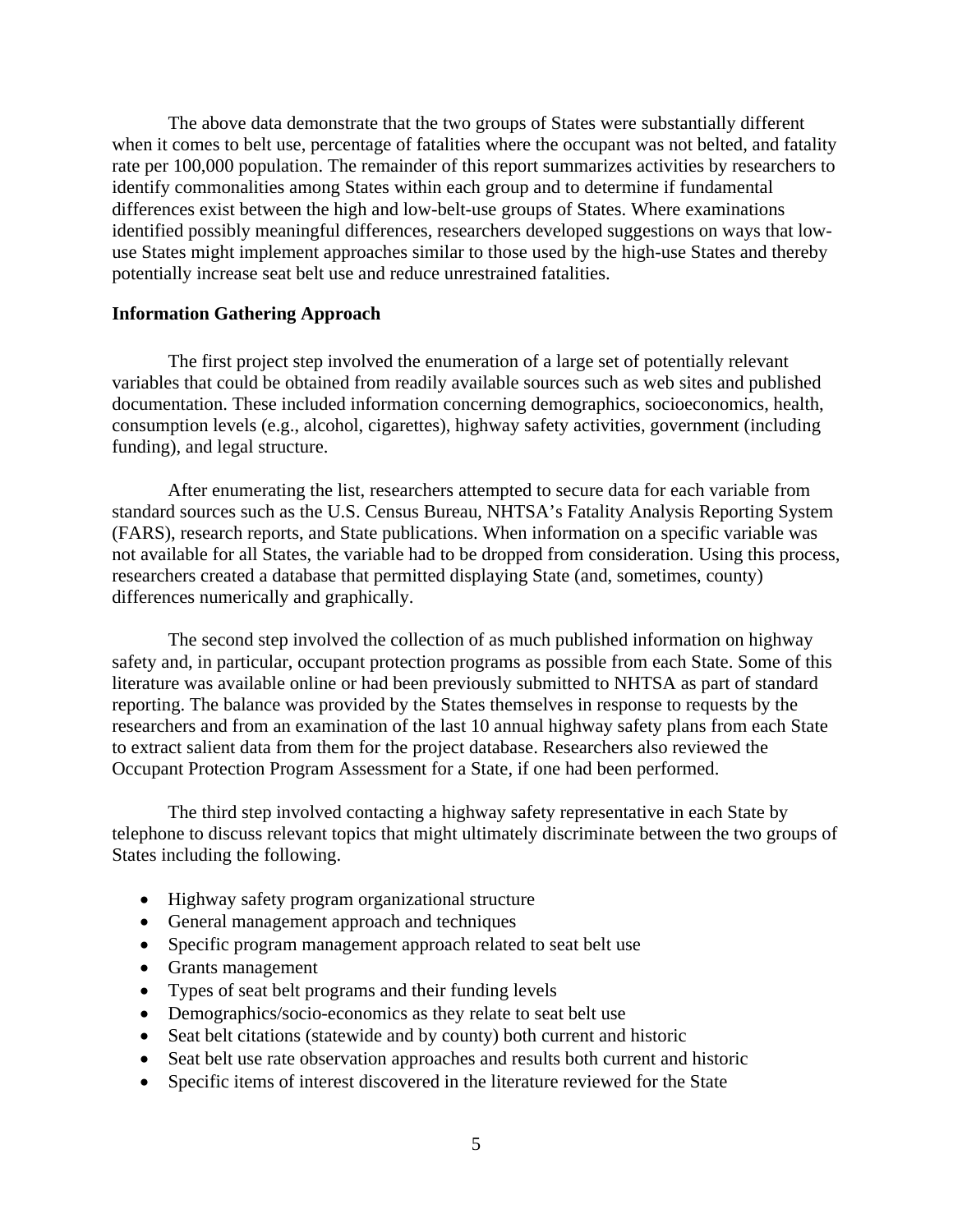The project researchers identified the persons called through recommendations from NHTSA Regional and Headquarters personnel, previous contacts researchers had in the States, and published materials. The calls averaged approximately one hour. The discussions were unstructured, but the researcher kept a checklist of the main topics enumerated above to make sure of their inclusion in the conversation.

 Data analysis consisted of a review of all information and any quantitative data by senior staff researchers. When appropriate, data comparing higher and lower performing groups of States were examined numerically (e.g., means, medians) and/or graphically to support pattern identification. In some instances, individual State data were examined. In others, each group's values were averaged to compare the groups as a whole. Although researchers did not attempt any statistical analyses due to the nature of the data and the subjectivity of the approach, many of the variables did display large and readily apparent differences by group thereby strongly suggesting associations of the variables in question with seat-belt-use rates and fatalities.

 The final step involved reaching a consensus among the research team on the factors that likely were the main determinants of group membership. These were then divided into those that represented inherent characteristics of the State (e.g., income level, education level, racial composition) and those that likely emanated from the prevailing management approach, funding level, legal structure, and other potentially alterable State characteristics. Those factors judged capable of being replicated in another State formed the basis for the identification of recommended compensatory steps and for the suggestion of altered State-level management approaches to better address seat belt safety.

#### **Results**

<span id="page-14-0"></span> This section presents the findings from the data gathering and comparison processes discussed above. Comparisons between the higher and lower performing State groups on key quantitative variables are presented first. This is followed by a discussion of information gleaned from the telephone conversations with each State and the review of State documentation such as State highway safety plans. Together, these findings form the basis for the recommendations in the final section concerning practices and approaches that States might consider adopting to improve their occupant protection situation. The reader should note that researchers found several of the States in the low-use group have independently recognized the potential of some of the activities contained in these recommendations and have already begun their implementation in an attempt to improve seat-belt-use rates and reduce unbelted fatalities.

#### <span id="page-14-1"></span>**Population Characteristics**

A review of demographics, socioeconomics, education, and health data showed some substantial differences between the groups of high and low seat-belt-use States that likely contribute to the observed seat-belt-use differences. [Table 1](#page-15-0) reveals some notable differences in census estimates of race with the low-belt-use group having a much higher proportion of African-Americans than the high-belt-use group. The high-belt-use group of States had a greater proportion of Hispanics and Asians.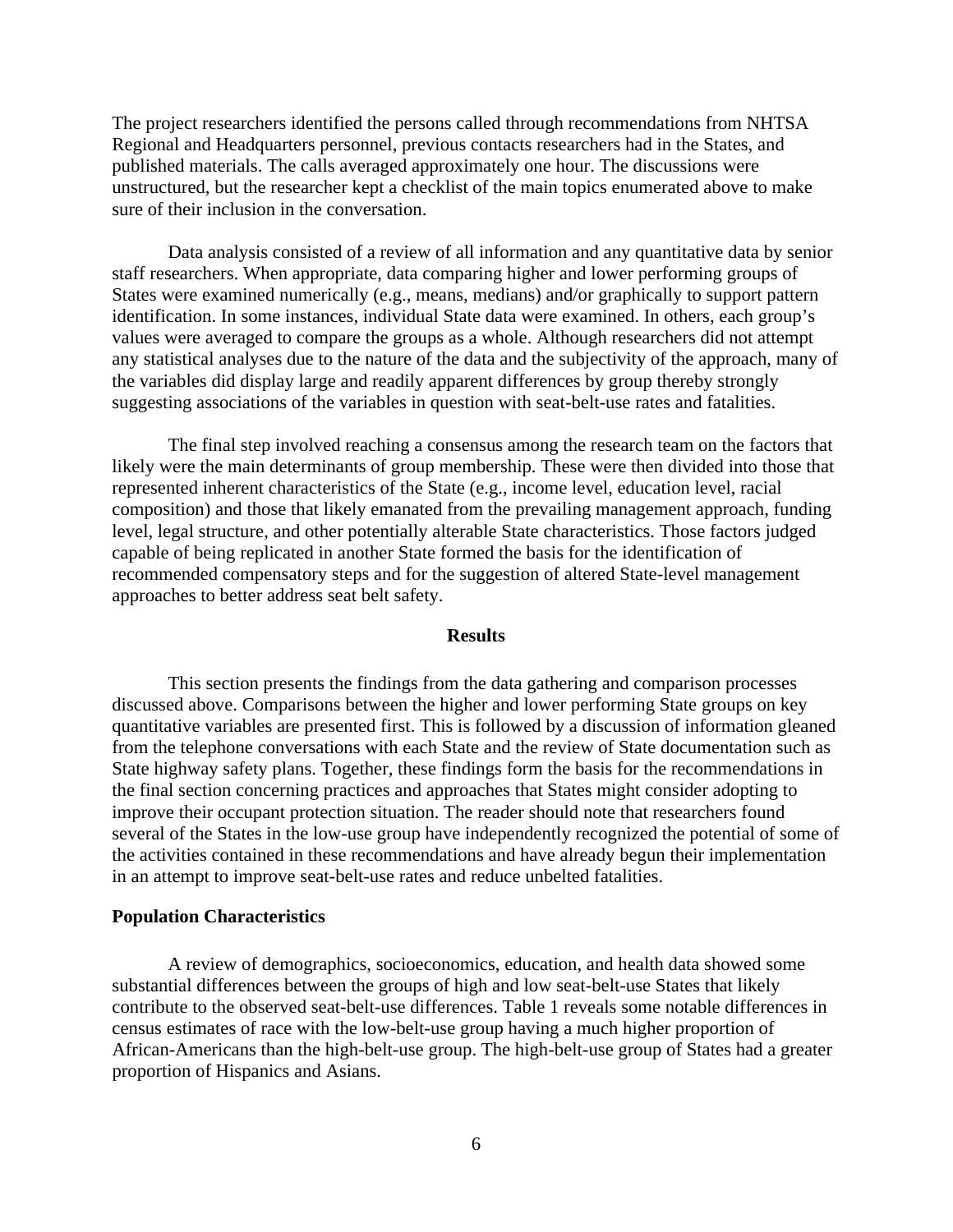<span id="page-15-0"></span>

|                    |                |          |          |          |       | 2 or  |
|--------------------|----------------|----------|----------|----------|-------|-------|
|                    | White          | African  |          | Native   |       | more  |
| <b>State Group</b> | (non-Hispanic) | American | Hispanic | American | Asian | Races |
| Low belt use       | 70.05%         | 22.03%   | 4.48%    | $0.60\%$ | 1.68% | 1.70% |
| High belt use      | 73.48%         | 4.90%    | 12.64%   | 1.42%    | 5.54% | 3.22% |
|                    |                |          |          |          |       |       |

**Table 1. Census Estimates of Race and Hispanic Origin by State Group** 

U.S. Census Bureau, 2015

As can be seen in [Table 2,](#page-15-1) several health-related factors differed markedly between highand low-belt-use State groups. On average, States with lower belt use had a higher incidence of babies born with low birth weight, higher adult smoking and obesity rates, and higher rates of adult hypertension. Low-belt-use States also had a lower percentage of adults who made dental visits.

<span id="page-15-1"></span>

| <b>Table 2. Health Factors by State Group</b>                                                                                                   |                       |                      |  |
|-------------------------------------------------------------------------------------------------------------------------------------------------|-----------------------|----------------------|--|
| Factors                                                                                                                                         | High-Belt-Use Average | Low-Belt-Use Average |  |
| Low birth weight $^{\rm a}$                                                                                                                     | 6.78%                 | 9.60%                |  |
| Adult smoking rate <sup>b</sup>                                                                                                                 | 17.40%                | 22.50%               |  |
| Adult obesity <sup>c</sup>                                                                                                                      | 27.00%                | 32.50%               |  |
| Adult hypertension <sup>a</sup>                                                                                                                 | 30.24%                | 37.73%               |  |
| Adult dental visits <sup>a</sup>                                                                                                                | 67.92%                | 59.48%               |  |
| <sup>a</sup> United Health Foundation, 2015, <sup>b</sup> The Henry J. Kaiser Family Foundation, 2015b, <sup>c</sup> The Henry J. Kaiser Family |                       |                      |  |

Foundation, 2015a

[Table 3](#page-15-2) lists key socioeconomic differences between the high and low groups of-belt-use States. As can be seen in the Table, the group of low-belt-use States had higher percentages of children in poverty, workers living at or below minimum wage, and lower per capita and median household income.

<span id="page-15-2"></span>

| <b>Table 5.</b> Socioeconomics by State Group         |                                             |                      |  |
|-------------------------------------------------------|---------------------------------------------|----------------------|--|
| Factors                                               | High-Belt-Use Average                       | Low-Belt-Use Average |  |
| Children in poverty <sup>a</sup>                      | 18.80%                                      | 26.00%               |  |
| At or below minimum wage <sup>b</sup>                 | 3.02%                                       | 6.05%                |  |
| Per capita income <sup>a</sup>                        | \$28,416                                    | \$24,795             |  |
| Median household income <sup>a</sup>                  | \$54,837                                    | \$44.951             |  |
| $0.017$ http:<br>$2\pi$ $\tau$ $\alpha$<br>$\sqrt{ }$ | $\alpha$ , $\beta$ , $\alpha$<br>$c \tau$ 1 |                      |  |

**Table 3. Socioeconomics by State Group** 

<sup>a</sup>U.S. Census Bureau, 2015, <sup>b</sup>U.S. Bureau of Labor Statistics, 2014

 Socioeconomic factors (e.g., income, employment, social support and safety) often correlate with education level (University of Wisconsin Population Health Institute (2017). Therefore, researchers examined available education statistics to see if they varied between the groups of States. Only one difference seemed meaningful. During the period 2009 to 2013, the group of high-belt-use States had more people older than 25 who obtained bachelor degrees or higher (U.S. Census Bureau, 2015). Taken together, more poverty, lower income, and lower education were associated with the group of low-belt-use States.

[Table 4](#page-16-0) shows geographic differences between the high and low-use groups of States. High-belt-use States were larger in square miles on average and thus had lower overall population density. Both groups had roughly the same number of large cities, but the higher performing group of States had greater percentages of their populations living in urban areas.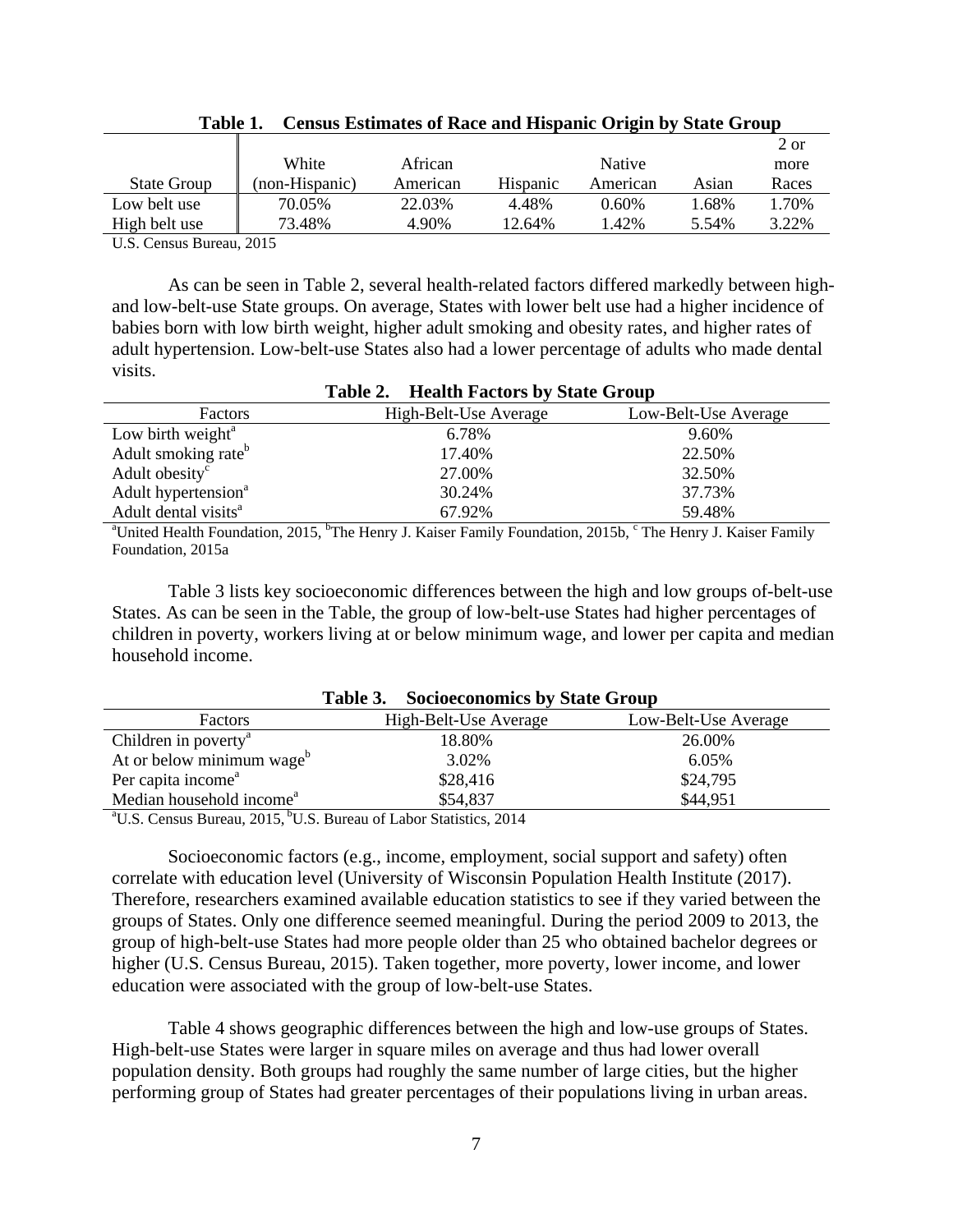<span id="page-16-0"></span>

|                                                                                                                       | Table 4.<br><b>Geography by State Group</b> |                      |  |
|-----------------------------------------------------------------------------------------------------------------------|---------------------------------------------|----------------------|--|
| Factors                                                                                                               | High-Belt-Use Average                       | Low-Belt-Use Average |  |
| Size of State $(m2)$                                                                                                  | 84,690                                      | 54,027               |  |
| Cities with population $100k+a$                                                                                       | 4.20                                        | 4.75                 |  |
| Urban population percentage <sup>b</sup>                                                                              | 79.32%                                      | 67.25%               |  |
| Population density (people per<br>sq. $mi$ <sup>c</sup>                                                               | 57.60                                       | 110.00               |  |
| <sup>a</sup> U.S. Census Bureau, 2015, <sup>b</sup> Iowa State University, 2015, <sup>c</sup> Drexel University, 2015 |                                             |                      |  |

**Table 4. Geography by State Group** 

[Table 5](#page-16-1) shows the differences in seat belt fines between the groups of high and low-beltuse States by law type. On average, the primary seat belt law high-use States had much larger maximum fines for not wearing seat belts and not properly restraining child passengers than the low-use States. The secondary seat belt law high-use State also had higher fines than the secondary law low-belt-use State.

<span id="page-16-1"></span>

| Table 5.                                                      | <b>Average Occupant Protection Fines</b> |                      |
|---------------------------------------------------------------|------------------------------------------|----------------------|
| Factors                                                       | High-Belt-Use Average                    | Low-Belt-Use Average |
| Primary law average max seat<br>belt violation fine           | \$120.38                                 | \$25.00              |
| Primary law average max child<br>safety seat violation fine   | \$119.75                                 | \$58.33              |
| Secondary law average max seat<br>belt violation fine         | \$25                                     | \$10                 |
| Secondary law average max<br>child safety seat violation fine | \$500                                    | \$50                 |

Governors Highway Safety Association, 2015.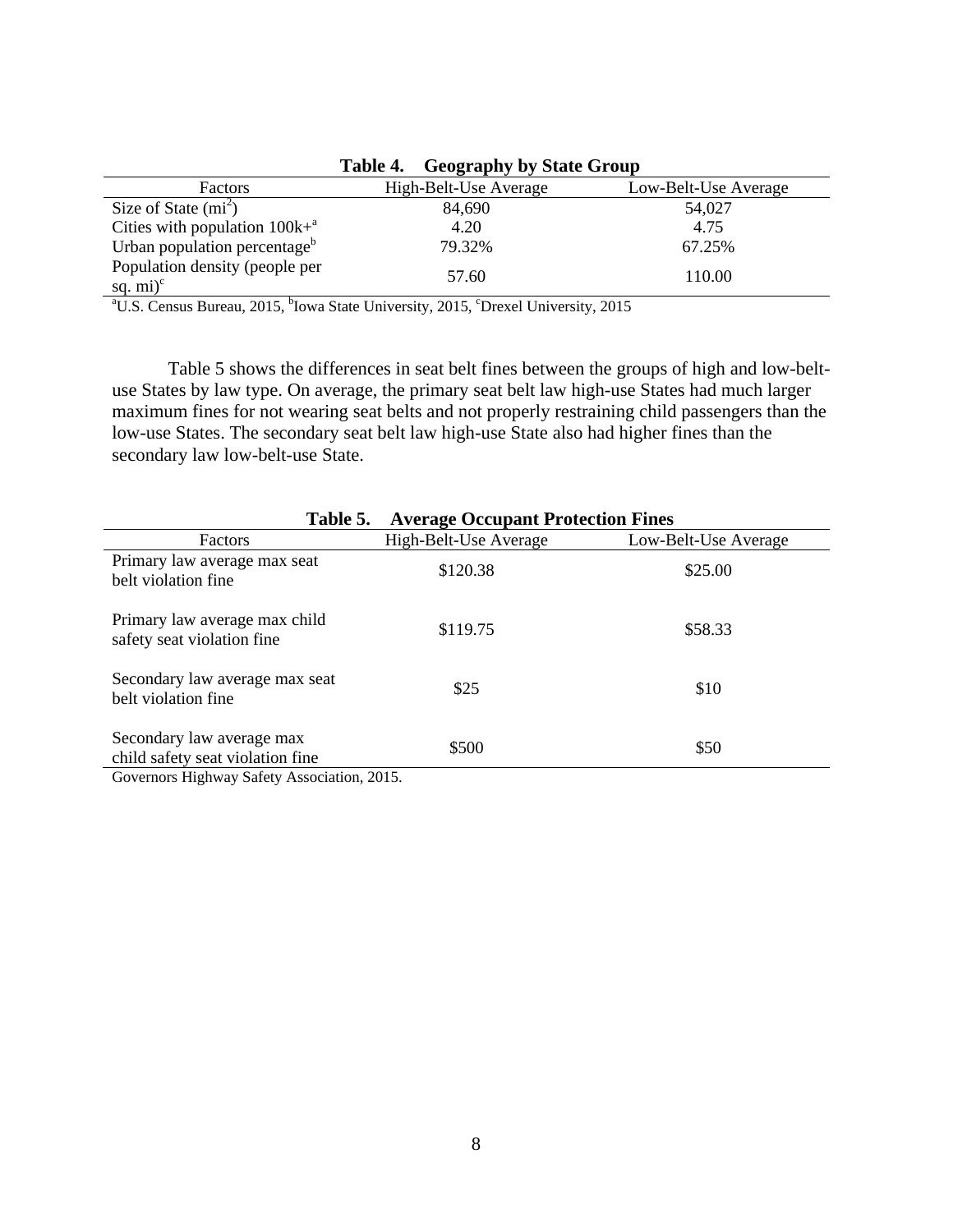Information to examine murder and violent crimes came from the Federal Bureau of Investigation (FBI) for 2014 (Federal Bureau of Investigation, 2016). The data covered all law enforcement agencies in the FBI's Uniform Crime Reporting Program. Violent crimes are crimes that involve force or at least the threat of force. The violent crime statistic is composed of four specific offenses: murder and non-negligent manslaughter, forcible rape, aggravated assault, and robbery. The average number of violent crimes and rates of violent crimes and murder in 2014 were much higher in the group of low seat-belt-use States than in the high-use States group [\(Table 6\)](#page-17-1).

<span id="page-17-1"></span>

| Violent Crime for 2009 to 2014<br>Table 6.                       |                       |                      |  |
|------------------------------------------------------------------|-----------------------|----------------------|--|
| <b>Factors</b>                                                   | High-Belt-Use Average | Low-Belt-Use Average |  |
| Number of violent crimes                                         | 13,681.40             | 27,841.25            |  |
| Violent crime rate / 100k<br>inhabitants                         | 331.14                | 498.35               |  |
| Murder and non-negligent<br>manslaughter rate / 100k inhabitants | 2.80                  | 7.08                 |  |

#### <span id="page-17-0"></span>**State Highway Safety Plans**

Every year, States are required to submit highway safety plans to NHTSA that detail goals and objectives, as well as strategies for meeting the State's performance objectives. Researchers reviewed the highway safety plans from each State in both groups from 2006 to 2015. A content analysis was conducted in order to determine if any readily apparent differences in planned highway safety activities existed between the States in the two groups. In order to accomplish this task, researchers created a taxonomy of major highway safety areas (see [Table 7\)](#page-18-0) based on topics listed on NHTSA's web site (National Highway Traffic Safety Administration, n.d.-a) augmented by topics included in the highway safety plans themselves.

The content and layout of each HSP varied across time based on legislative requirements. First, the Safe, Accountable, Flexible, Efficient Transportation Equity Act: A Legacy for Users (SAFETEA-LU) was signed into law on August 10, 2005. With guaranteed funding for highways, highway safety and public transportation totaling \$244.1 billion, SAFETEA-LU represented the largest surface transportation investment in the nation's history. After the expiration of SAFETEA-LU, the basic format and topic areas of the HSPs changed when the Moving Ahead for Progress in the 21st Century Act (MAP-21) was signed into law on July 6, 2012, and made various changes to the highway safety grant programs administered by NHTSA. MAP-21 provided \$1.3 billion for highway safety grants programs from October 1, 2012, until September 30, 2014.

 In general, the group of high-belt-use States had better organized highway safety plans. This was true with respect to the plan's content, description of highway safety topics the State planned to address the following year, specific program plans, and budget detail.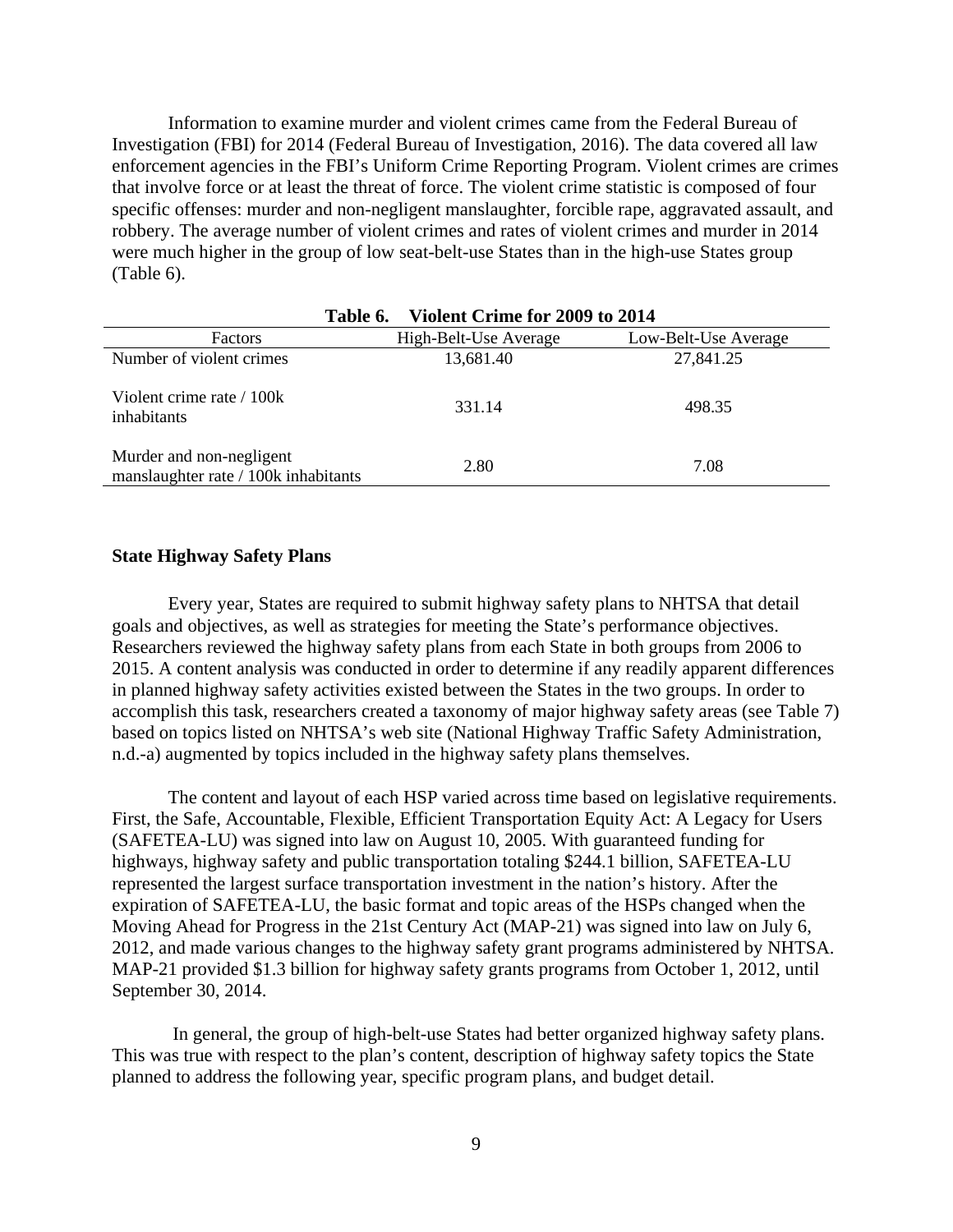<span id="page-18-0"></span>

|                                   | 1 avit <i>1</i> .<br>THEITWAY SAICLY I IAII TAXUIIUIII Y                                                                                                                                |
|-----------------------------------|-----------------------------------------------------------------------------------------------------------------------------------------------------------------------------------------|
| <b>Major Program Category</b>     | Description                                                                                                                                                                             |
| Planning and Administration       | Planning, implementing, monitoring and evaluating highway safety<br>programs; also includes administrative support for the management of<br>these same program efforts                  |
| <b>Occupant Protection</b>        | Seat belts, child passenger safety, or other occupant protection activity                                                                                                               |
| <b>Impaired Driving</b>           | Alcohol and drug impairment                                                                                                                                                             |
| <b>Speed Safety</b>               | Specific program focus on speeding                                                                                                                                                      |
| Police Traffic                    | Covers a wide variety of serious moving violations, especially speed<br>and stop sign/light violations; also includes corridor enforcement and<br>vehicle safety inspection checkpoints |
| <b>Traffic Records</b>            | Improving traffic records and highway safety data systems                                                                                                                               |
| <b>Community Programs</b>         | Building awareness of highway safety issues in communities                                                                                                                              |
| Motorcycle Safety                 | Improving safety for motorcyclists                                                                                                                                                      |
| Roadway Safety                    | Assessing problems related to the roadway itself, improving the safety<br>along segments of the roadway, and providing equipment and training<br>for such activities                    |
| Bicycles/Pedestrians              | Bicycle and/or pedestrian safety                                                                                                                                                        |
| <b>School Buses</b>               | School bus safety                                                                                                                                                                       |
| <b>Aggressive Driving</b>         | Aggressive driving behaviors where an individual commits a<br>combination of moving traffic offenses so as to endanger other persons<br>or property                                     |
| <b>Distracted Driving</b>         | Distracted driving behaviors                                                                                                                                                            |
| Drowsy Driving                    | Drowsy driving behaviors                                                                                                                                                                |
| <b>Teen Drivers</b>               | Teen driving including driver education and GDL                                                                                                                                         |
| <b>Older Drivers</b>              | Older driver safety and mobility                                                                                                                                                        |
| <b>Research and Evaluation</b>    | Specific research activities with a focus on program or countermeasure<br>evaluation                                                                                                    |
| <b>Emergency Medical Services</b> | EMS training development and implementation, EMS response                                                                                                                               |
| Truck/CMV                         | Commercial vehicle and driver safety                                                                                                                                                    |
| Work Zone                         | Improving safety within and around work zones.                                                                                                                                          |
| Railgrade                         | Improving railgrades                                                                                                                                                                    |
| <b>Rural Road Safety</b>          | Specific rural roadway focus                                                                                                                                                            |

|  |  |  | Table 7. Highway Safety Plan Taxonomy |
|--|--|--|---------------------------------------|
|--|--|--|---------------------------------------|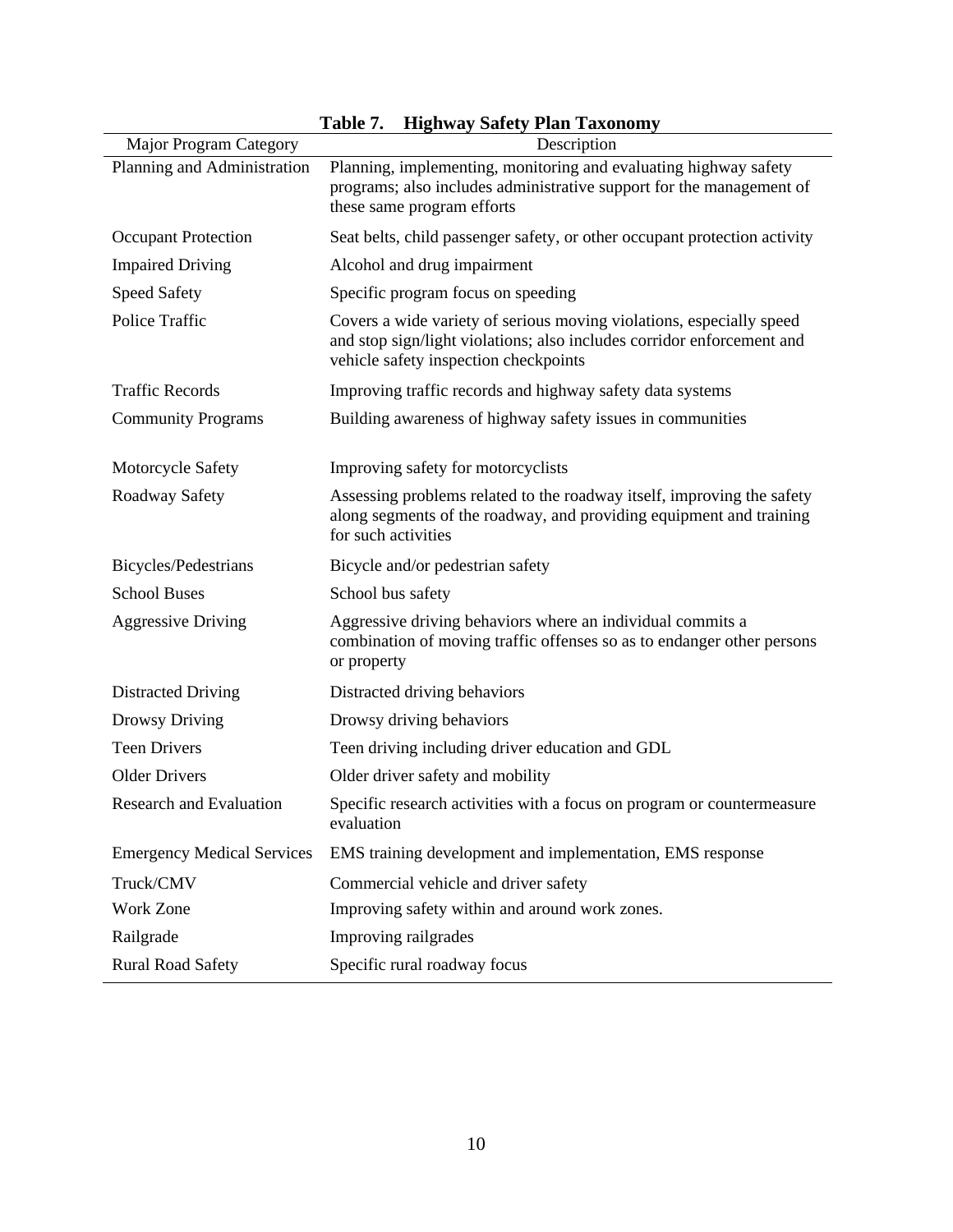The review revealed that both high and low-use groups planned, on average, a similar number of programs per year across all identified highway safety topics [\(Table 8\)](#page-19-1). Specifically regarding occupant protection, three of the high-belt-use States planned on average more than 10 occupant protection programs per year while two planned only 2 to 4 programs. The group of low-use States showed a similar pattern, with two States planning more than 10 programs per year while two planned only 2 to 4 programs per year. In general, regardless of group, the more programs a State planned, the smaller the budget for each individual program. It is not possible from this information to determine if having more or fewer programs planned was an effective way to increase seat belt use statewide since high variability existed within the group of high-use States. It was also not possible from the information in the highway safety plans to assess the quality of the programs planned for each year.

| Table 8. Average Number of Highway Safety Programs per Year |  |  |  |  |
|-------------------------------------------------------------|--|--|--|--|
| Group PA OP ID PT TR CP MS BP                               |  |  |  |  |
| Low Belt Use 2.08 7.89 13.29 4.36 5.81 4.92 3.40 3.07       |  |  |  |  |
| High Belt Use 2.49 9.10 14.50 4.79 5.88 9.54 3.91 3.03      |  |  |  |  |

<span id="page-19-1"></span>**Table 8. Average Number of Highway Safety Programs per Year**

*Note.* PA = Planning and Administration;  $\overline{OP}$  = Occupant Protection;  $\overline{ID}$  = Impaired Driving;  $\overline{PT}$  = Police Traffic;  $TR = Traffic Records; CP = Community Programs; MS = Motorcycle Safety; BP = Bicycle/Pedestrians.$ 

Similarly, there were no identified patterns related to requested funding between the groups of low and high-belt-use States that could be used to make a statement about the impact of planned funding level on seat belt use. The only apparent difference between the groups was in the organization and detail of budgets with the States in the high-use group generally providing more detail and better organized budget plans for projects.

#### <span id="page-19-0"></span>*Click It or Ticket* **Activities**

From 2007 to 2011, NHTSA reported counts by State of citations issued during the nationwide CIOT mobilization and associated media activities (Solomon, Tison, Preusser & Chaudary, 2009; Solomon, Tison & Cosgrove, 2013; Nichols & Solomon, 2013a; Nichols & Solomon, 2013b). These counts were reported by the States themselves and are subject to overor underreporting. The counts may have been influenced by a number of factors including data availability and should be interpreted with caution. As shown in [Table 9,](#page-20-1) the group of low-use States averaged more CIOT citations per State and tended to have much higher reported CIOT citation rates per 10,000 population than did the group of high-use States. The reader should also realize that these are counts of citations issued and not of convictions for seat belt offenses or for fines paid. Researchers could not readily obtain conviction data for the nine focus States which means it is unknown whether the higher rate of citations issued actually led to more convictions or fines paid by offenders.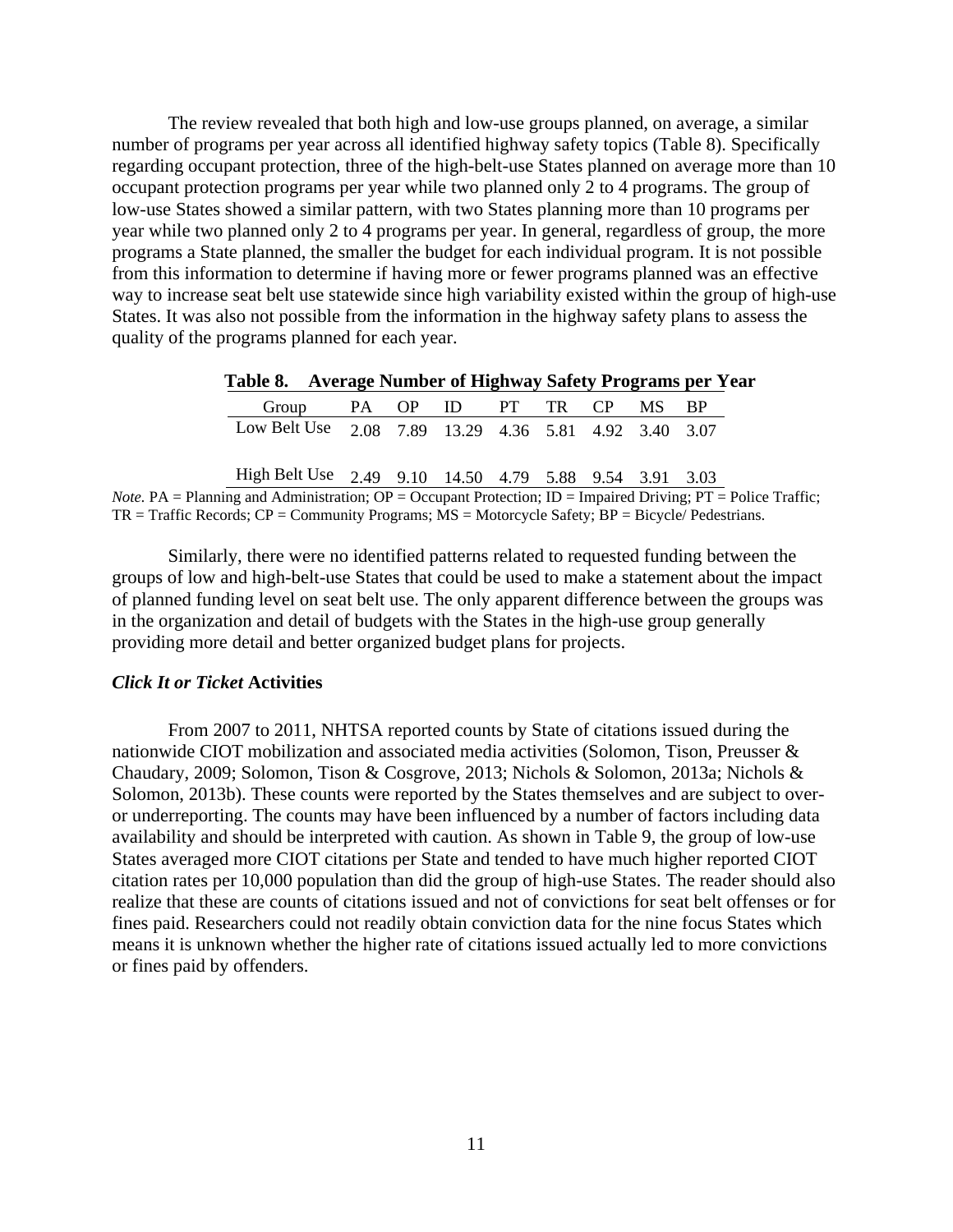<span id="page-20-1"></span>

|                     | 2007              |                   | 2008              |                   | 2009              |                   | 2010              |                   | 2011              |                   |
|---------------------|-------------------|-------------------|-------------------|-------------------|-------------------|-------------------|-------------------|-------------------|-------------------|-------------------|
| Group               | # of<br>Citations | Per<br>10K<br>Pop | # of<br>Citations | Per<br>10K<br>Pop | # of<br>Citations | Per<br>10K<br>Pop | # of<br>Citations | Per<br>10K<br>Pop | # of<br>Citations | Per<br>10K<br>Pop |
| Low<br>Belt<br>Use  | 6,386             | 12.0              | 10,576            | 20.3              | 10,252            | 19.0              | 8,565             | 16.3              | 8,779             | 17.0              |
| High<br>Belt<br>Use | 4,284             | 9.6               | 4,091             | 9.4               | 3,937             | 9.2               | 7,902             | 17.1              | 5,299             | 12.6              |

**Table 9. Average Number of Citations and Rate per Capita During CIOT** 

 Counts of earned media and paid advertisements were also reported by the States for the years 2007 to 2011. Caution is warranted when reviewing this information in [Table 10](#page-20-2) since, just as with the citation data in [Table 9,](#page-20-1) it is subject to reporting errors. One low-use State in particular reported extraordinarily high counts of media activities in some years while some of the high-use States reported no paid or earned media activities. Based on the information provided by the States, the group of low-use States averaged more earned media stories and paid advertisements than did the high-use group. Again, the reader is cautioned about the likely errors in these counts, and the data include no assessment of the quality of the media messages.

<span id="page-20-2"></span>

|                     |             | 2007                              |             | o<br>2008                         |             | 2009                              | 2010        |                                   |             | 2011                              |
|---------------------|-------------|-----------------------------------|-------------|-----------------------------------|-------------|-----------------------------------|-------------|-----------------------------------|-------------|-----------------------------------|
| Group               | Paid<br>Ads | Earned<br>Media<br><b>Stories</b> | Paid<br>Ads | Earned<br>Media<br><b>Stories</b> | Paid<br>Ads | Earned<br>Media<br><b>Stories</b> | Paid<br>Ads | Earned<br>Media<br><b>Stories</b> | Paid<br>Ads | Earned<br>Media<br><b>Stories</b> |
| Low<br>Belt<br>Use  | N/A         | 4,585                             | N/A         | 15,627                            | N/A         | 14,873                            | 11,213      | 6,422                             | 15,271      | 6,978                             |
| High<br>Belt<br>Use | N/A         | 3,575                             | N/A         | 1,818                             | N/A         | 3,261                             | 5,278       | 230                               | 2,660       | 279                               |

**Table 10. Average Number of Media Advertisements** 

#### <span id="page-20-0"></span>**Discussions With State Highway Safety Offices**

The previous section identified a number of underlying population differences between the high and low State groups that likely played some role in the difference in their seat belt use. This study, however, was most interested in identifying occupant protection programmatic and strategic differences between the groups of States since these factors can potentially be addressed by a State Highway Safety Office. Researchers gathered the information included in the following tables through a combination of discussions with State highway safety personnel and a thorough review of available literature from the States. The statements included in the tables are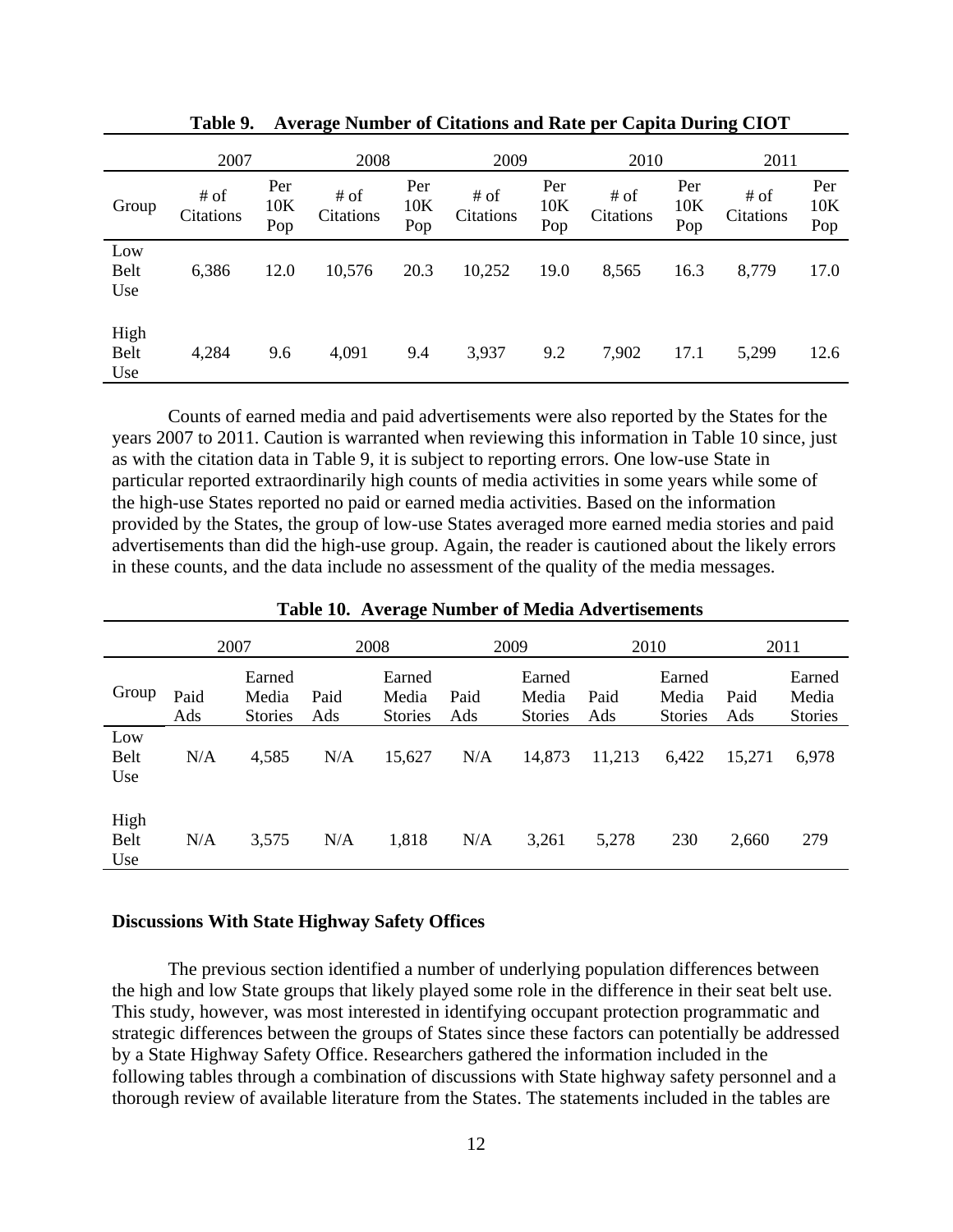largely the judgments of the research staff that gathered and reviewed the information. It is important to note that while these researchers have extensive highway safety experience and knowledge of occupant protection programs; the conclusions and interpretation shown are those of only these individuals. Likewise, the choice of information categories to examine was also determined by the same researchers.

[Table 11](#page-21-0) provides a summary of the researchers' assessment of the priority given to highway safety issues and occupant protection relative to other political and public safety concerns in the two State groups. Not surprisingly, the high-belt-use group of States appeared to place a much greater emphasis on highway safety in general and had a specific focus on occupant protection in recent years. It is important to note, however, that at least one State in the high performing group is deemphasizing occupant protection by moving towards a maintenance model, which focuses less on occupant protection program activities. The reasoning is that the State has experienced high belt use for years and therefore might no longer need the same level of program activities since the use of seat belts has become ingrained. That State does plan to keep monitoring seat belt use and occupant fatalities to determine if this change in strategy negatively impacts safety in the State.

<span id="page-21-0"></span>

| Factor                                                                 | High-Belt-Use Group                                                                                                                                                                        | Low-Belt-Use Group                                                                                                                                                                                                                                            |
|------------------------------------------------------------------------|--------------------------------------------------------------------------------------------------------------------------------------------------------------------------------------------|---------------------------------------------------------------------------------------------------------------------------------------------------------------------------------------------------------------------------------------------------------------|
| Priority given to general highway<br>safety by the States in the group | All 5 States reported giving general<br>highway safety high priority                                                                                                                       | Highway safety was reported as a<br>high priority in 2 States but low<br>priority in 2 others that have limited<br>political support for highway safety                                                                                                       |
| Priority given specifically to<br>occupant protection                  | SHSOs reported a very high<br>priority in all 5 States along with<br>political support for occupant<br>protection activities. But, at least 1<br>State is moving to a maintenance<br>model | Low reported priority in 3 of 4<br>States due, in part, to funding<br>issues, but primarily the result of<br>political factors (e.g.,<br>recommendations for higher fines<br>disregarded; little to no funding<br>allocated for occupant protection<br>staff) |

**Table 11. Highway Safety Priority** 

[Table 12](#page-22-0) covers the State Highway Safety Office (SHSO) structure as related to occupant protection in the high and low performing groups of States. The organizational location of an SHSO, in terms of parent agency (e.g., DOT, Public Safety), did not appear to have an association with whether a State was in the high- or low-seat-belt-use group. What did appear to affect group membership was the size of the SHSO staff and the degree to which the staff were apparently specialized as indicated by the number of specialty areas to which each staff member was assigned. All of the States in the high-belt-use group had a coordinator dedicated only to occupant protection over the last 10 years when they achieved and maintained high seat belt use. In addition, the representatives from the high-belt-use States indicated they thought having a dedicated occupant protection coordinator was essential to their success and the improvement in safety across the State. Only one of the States in the low-belt-use group had a staff member dedicated solely to occupant protection. The States in the low performing group indicated they did not have the staff available to dedicate an individual only to occupant protection. The absence of a full time, longstanding staff member devoted to occupant protection is a significant difference between the two groups of States. All of the States in the high-belt-use group said it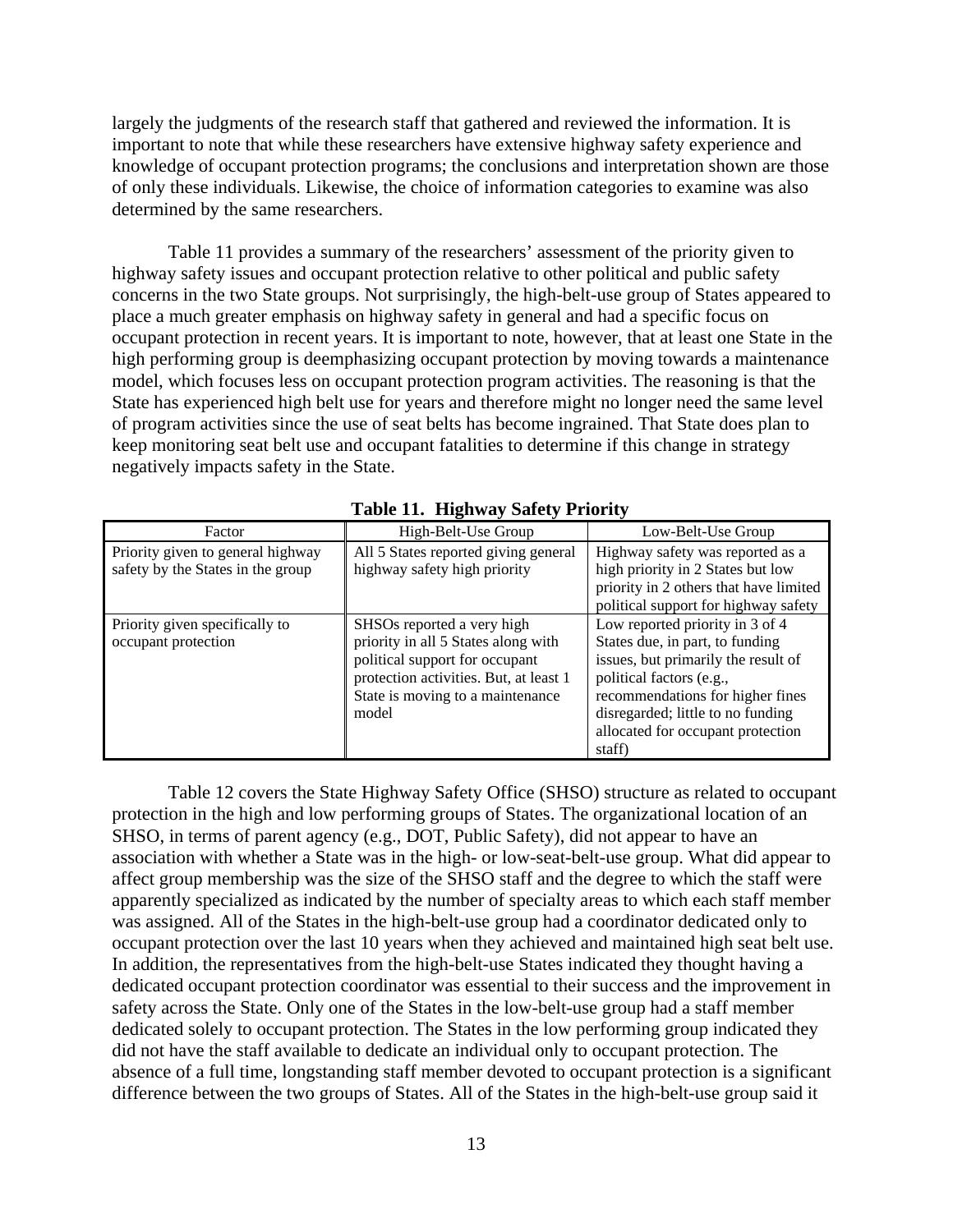was absolutely essential to have a dedicated occupant protection coordinator, and several of the States in the low-use group lamented their inability to place someone in this position. It is important to note that one of the high-belt-use States recently eliminated the full-time occupant protection coordinator position as they transition to a "maintenance model" for occupant protection. The State will still conduct occupant protection activities, but these will be managed alongside other duties by one staff member.

<span id="page-22-0"></span>

| Factor                                                  | High-Belt-Use Group                                                                                                                                                                                                                                             | Low-Belt-Use Group                                                                                                                                                                                                                                                                                        |
|---------------------------------------------------------|-----------------------------------------------------------------------------------------------------------------------------------------------------------------------------------------------------------------------------------------------------------------|-----------------------------------------------------------------------------------------------------------------------------------------------------------------------------------------------------------------------------------------------------------------------------------------------------------|
| Location of Governor's Highway<br><b>Safety Program</b> | Varies-some in transportation,<br>some in public safety, some as an<br>independent commission                                                                                                                                                                   | Varies-some in transportation,<br>some in public safety, some as an<br>independent commission; 1 in<br>"other" agency                                                                                                                                                                                     |
| Office of Highway Safety<br>organization and structure  | All are well-organized with clear<br>structure and focused/narrow job<br>duties for staff members                                                                                                                                                               | 2 are well-organized with clear<br>structure and fairly narrow job<br>duties for staff members; 2 have<br>limited staff and less than ideal<br>structure to manage all aspects of a<br>complete highway safety<br>program—a single staff member<br>may be responsible for multiple<br>programs or domains |
| Staffing                                                | Large<br>highway safety offices in all States<br>(Average 18 staff members in main<br>SHSO)                                                                                                                                                                     | 2 States have large (Average 18<br>staff) highway safety offices and 2<br>States have very small (Average 7<br>staff) highway safety offices which<br>severely limits their ability to run<br>occupant protection programs                                                                                |
| Occupant protection coordinator                         | All have had a dedicated occupant<br>protection coordinator and feel the<br>position is vital to having high seat<br>belt use; 1 State recently eliminated<br>the dedicated position as part of its<br>new trial maintenance approach to<br>occupant protection | Only 1 has a full-time occupant<br>protection manager dedicated solely<br>to occupant protection                                                                                                                                                                                                          |
| Tenure of occupant protection<br>coordinator            | All have been in the position for<br>many years; 2 States have managers<br>retiring soon                                                                                                                                                                        | The 1 State with a dedicated<br>manager just hired a new person<br>and there was a limited duration in<br>the position for the prior manager                                                                                                                                                              |

**Table 12. State Highway Safety Office Structure** 

[Table 13](#page-23-0) provides information on occupant protection grants management and funding in the two groups. All of the States in the high-belt-use group had well-managed and extensive highway safety grant systems in place with required reporting by law enforcement agencies receiving grants. Meticulous management of occupant protection grants was an important area of emphasis in the States in this group and was a specific duty of the occupant protection coordinator. Most of the high-belt-use States indicated that steady support for enforcement was essential to their efforts to increase seat belt use to the high levels seen today. Some noted, however, that monetary support was no longer necessary since seat belt enforcement had been engrained in the everyday activities of many law enforcement agencies across the State.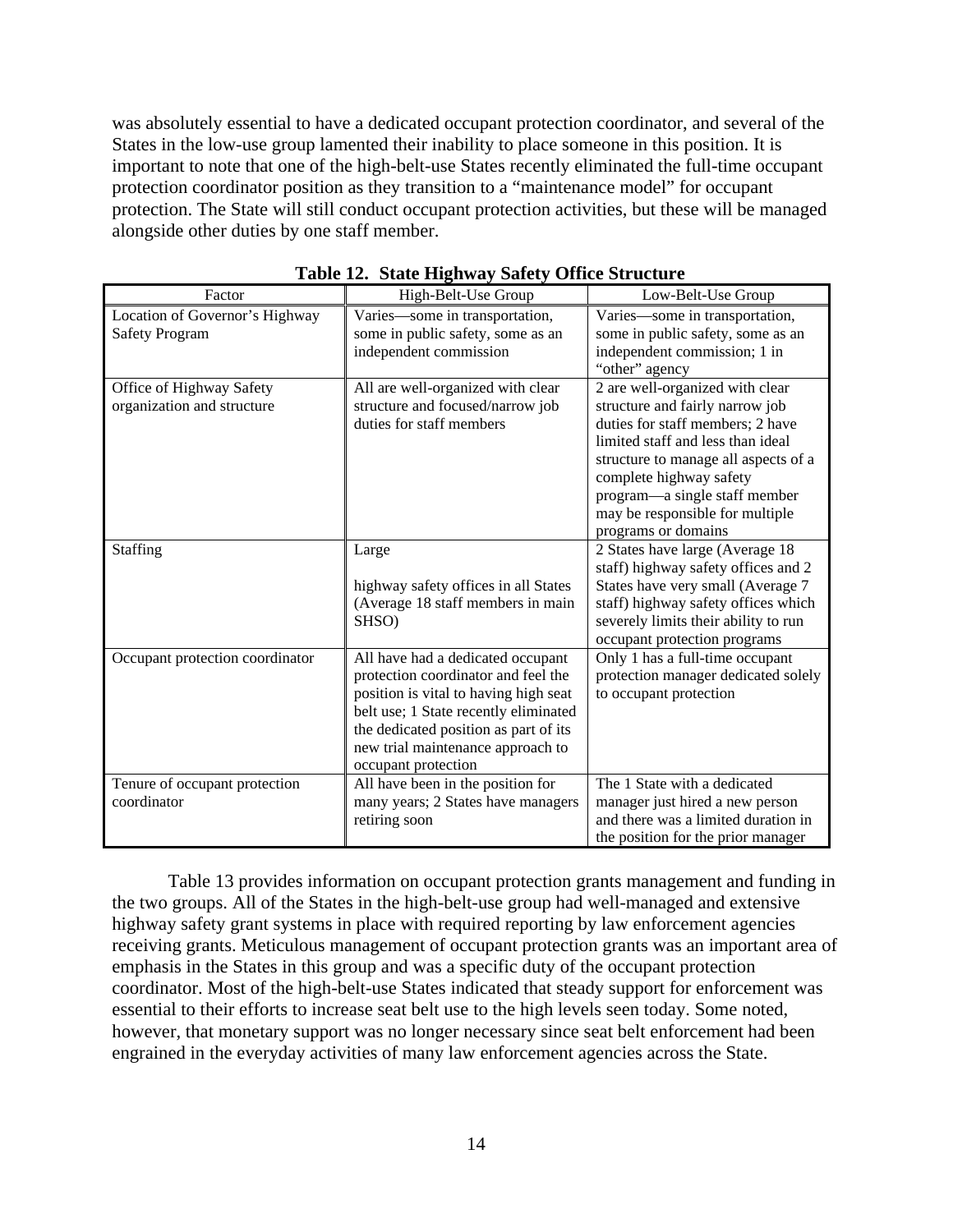<span id="page-23-0"></span>

|                             |                                                                                                                                                                                                                                             | ີ                                                                                                                                              |
|-----------------------------|---------------------------------------------------------------------------------------------------------------------------------------------------------------------------------------------------------------------------------------------|------------------------------------------------------------------------------------------------------------------------------------------------|
| Factors                     | High-Belt-Use Group                                                                                                                                                                                                                         | Low-Belt-Use Group                                                                                                                             |
| Grants management           | All have a well-managed and<br>extensive grants system including<br>reporting requirements for grant<br>recipients; Occupant protection                                                                                                     | 2 of the 4 States have extensive<br>grants programs for highway safety,<br>but occupant protection is not a<br>major focus area for any of the |
|                             | grants are an important part of<br>highway safety office activities                                                                                                                                                                         | States; Reporting requirements are<br>somewhat lax in 2 of the 4 States                                                                        |
| Occupant protection funding | Steady funding over the last 10<br>years, but generally not a large<br>budget; law enforcement generally<br>does not require monetary support<br>to keep occupant protection a high<br>priority once it is engrained in their<br>activities | Virtually no funding in the past but<br>increasing funding for additional<br>media and enforcement activities                                  |

**Table 13. Occupant Protection Grants Management and Funding** 

Among the States in the low-use group, two States had extensive grants management systems for highway safety, but occupant protection was not a focus area since substantial funding was not available or staff were not available to manage such grants. The other two lowbelt-use States had little oversight of occupant protection grant funds at the SHSO level and somewhat lax reporting requirements for agencies receiving such funds since staff had significant other duties that precluded a detailed focus on the administration of the occupant protection grants. While the States in the low-belt-use group do appear to have good regional offices and/or law enforcement liaison (LEL) management systems in place, oversight of occupant protection grants did not appear to receive a high priority.

[Table 14](#page-24-0) highlights some substantial differences in occupant protection related law enforcement activities between the high and low-belt-use groups. All of the States in the high belt group indicated that occupant protection is a high priority for law enforcement, but noted achieving this high level of buy-in did not happen overnight. Developing a strong emphasis on occupant protection took many years of hard work by the occupant protection coordinators and other SHSO staff. Several of the States in the high-use group mentioned that a "champion" was vital to encouraging lawmakers and others to adopt primary seat belt laws and increase fines. This champion was often someone outside of the highway safety office who had taken an interest in occupant protection and had independently approached legislators. In addition, high fines appear to motivate law enforcement personnel to issue more citations since the higher fines convey the notion that wearing a seat belt is an important public safety issue.

SHSO staffs in the low-belt-use States noted that occupant protection likely was less of a law enforcement priority in part because of low fines that made it not worth an officer's effort. Several States reported the notion that the low fines were viewed as an unlikely deterrent for the potential offender and "not worth the time" compared to other offenses such as speeding that commanded higher fines. Other issues highlighted by States in the low-belt-use group included a shortage of traffic officers (and law enforcement staff reductions in general), lack of funding, and a general apathy toward traffic safety by many local police and sheriff's departments.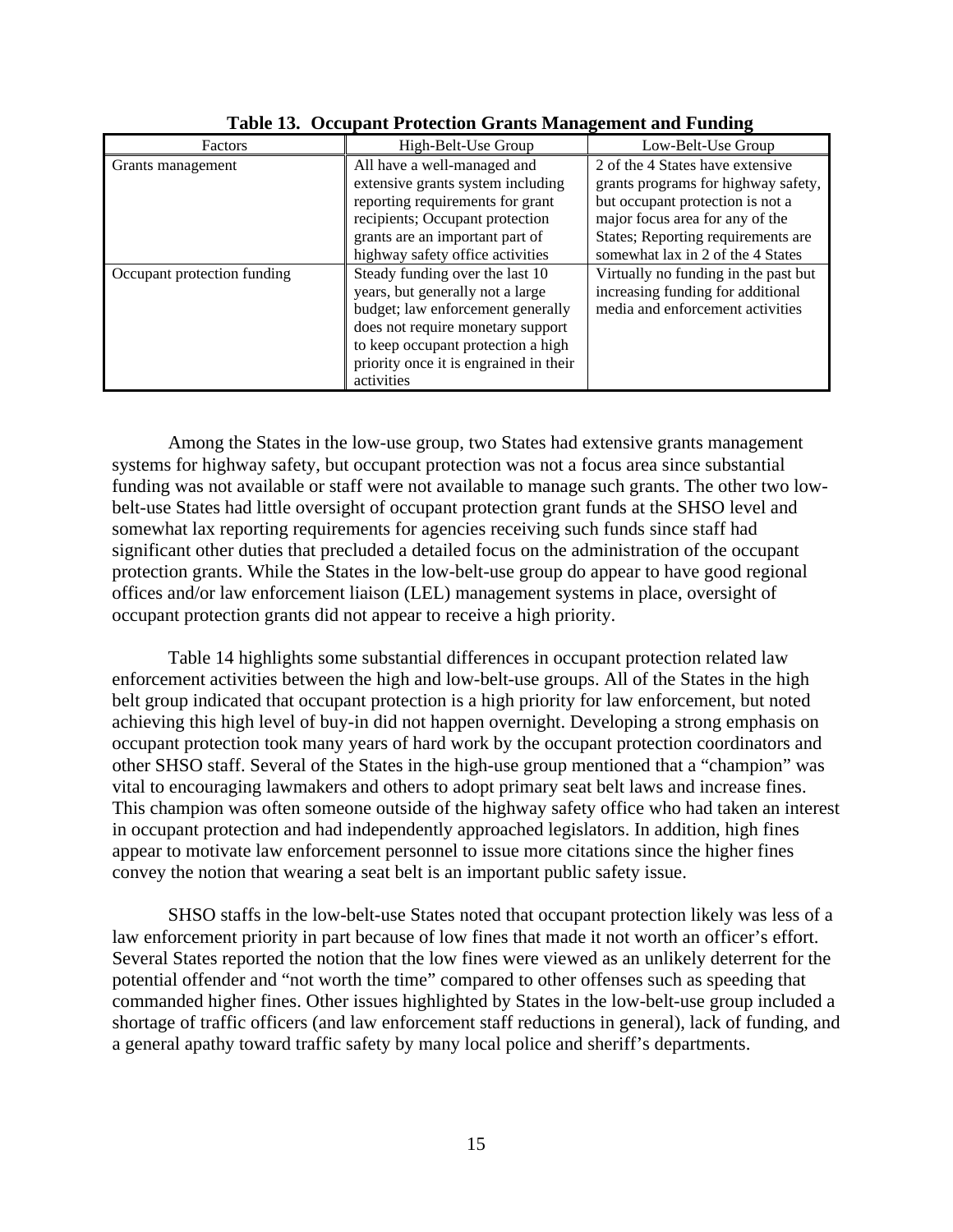<span id="page-24-0"></span>

| Factors                      | High-Belt-Use Group                    | Low-Belt-Use Group                     |
|------------------------------|----------------------------------------|----------------------------------------|
| Law enforcement buy-in       | Occupant protection is a high          | Law enforcement buy-in is limited      |
|                              | priority for law enforcement in all    | in most of the States; reasons for     |
|                              | of the States; all States              | this include low fines (not worth)     |
|                              | acknowledged that it took a long       | the effort); concerns over personal    |
|                              | time to get statewide buy-in; high     | freedom; shortage of traffic officers  |
|                              | fines appear to make the point that    |                                        |
|                              | occupant protection is important;      |                                        |
|                              | traffic Safety is viewed by most law   |                                        |
|                              | enforcement as an important part of    |                                        |
|                              | their job                              |                                        |
| Law enforcement coordination | Strong LEL presence in 4 of the        | States generally have good LEL         |
|                              | States which helps coordinate and      | programs, but occupant protection      |
|                              | recruit agencies for occupant          | is not usually the focus; no           |
|                              | protection activities; most hold       | statewide conferences focusing         |
|                              | statewide occupant protection          | substantially on occupant              |
|                              | conferences to motivate officers;      | protection; 3 States have difficulty   |
|                              | State Police/Patrol, sheriffs, and     | getting sheriffs to participate        |
|                              | local police all coordinate well       |                                        |
| Seat belt fines              | All have high fines, and highway       | 1 State recently increased fine;       |
|                              | safety staffs believe this contributes | Other 3 have very low fines, which     |
|                              | to increased seat belt use             | according to the SHSO,                 |
|                              |                                        | demotivates law enforcement and        |
|                              |                                        | poses little deterrent to non-users of |
|                              |                                        | seat belts                             |

#### **Table 14. Law Enforcement**

As shown in [Table 15,](#page-25-0) there were substantial differences in the research and data capabilities within the highway safety offices of the States in the high and low-belt-use groups. Four of the five States in the high-belt-use group had in-house research capabilities with experienced staff that could manage research efforts and interpret data to guide program activities. All members of the high-belt-use group made extensive use of data to structure their program activities and encourage local enforcement agencies to utilize data to guide their enforcement efforts. Each also actively oversees the statewide seat belt observations and ensures that NHTSA guidelines are being followed. Of special interest, one of the high-belt-use States requires law enforcement agencies receiving occupant protection grant funds to conduct their own pre/post enforcement blitz seat belt observations. These local data are submitted to the SHSO and compared to the regional data collected as part of the statewide survey. The State personnel believe this strategy may stimulate the local agencies to improve their belt use rates since it provides immediate and local feedback on program effectiveness.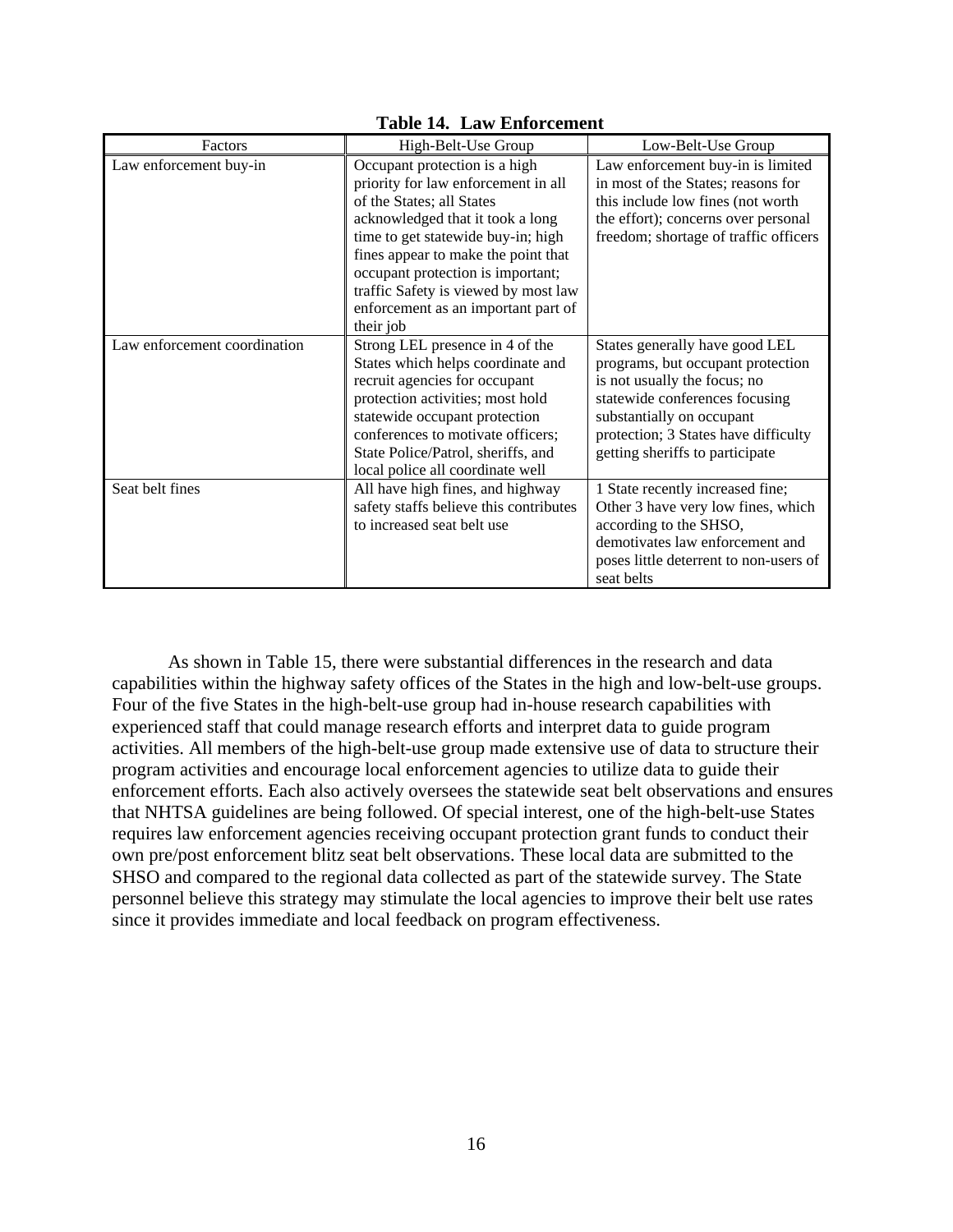<span id="page-25-0"></span>

| Factors                            | High-Belt-Use Group                                                                                                                                                                                                                                                                                                                                               | Low-Belt-Use Group                                                                                                                                                                                                  |
|------------------------------------|-------------------------------------------------------------------------------------------------------------------------------------------------------------------------------------------------------------------------------------------------------------------------------------------------------------------------------------------------------------------|---------------------------------------------------------------------------------------------------------------------------------------------------------------------------------------------------------------------|
| Research capabilities              | 4 of the 5 have research capabilities<br>within the SHSO and staff that can<br>conduct data analyses and interpret<br>results; also work with universities<br>and other partners                                                                                                                                                                                  | None have in-house research<br>capabilities; some work with<br>Universities or analysts from other<br>agencies for research and data<br>analysis efforts                                                            |
| Occupant protection and crash data | All make extensive use of available<br>occupant protection and crash data<br>to guide program activities;<br>encourage local agencies to utilize<br>data                                                                                                                                                                                                          | Occupant protection data are<br>limited in 2 of the States due to<br>staffing shortages; 2 States make<br>use of data but limited funding for<br>program activities constrains how<br>the data can actually be used |
| Seat belt observations             | Actively oversee seat belt<br>observations and use belt use data<br>to identify problem areas; Some<br>States go well beyond the minimum<br>observation requirements set forth<br>by NHTSA; Feedback results to<br>local agencies; 1 State requires<br>local agencies to conduct pre/post<br>observations any time conducts<br>grant funded seat belt enforcement | Little oversight of seat belt<br>observations which are contracted<br>out; Not clear on if or how the belt<br>use data are utilized to guide<br>program activities                                                  |

**Table 15. Research and Data**

All of the above for the high-belt-use States is in stark contrast to the research and data capabilities related to occupant protection in the group of low-belt-use States. None of the States in the low-use group had in-house research capabilities. While they do work with universities or analysts from other agencies, the lack of experienced research staff within the State agency itself likely limits the extent to which occupant protection information can be utilized. Although these States do make use of crash data including alcohol/drug involvement to allocate resources for enforcement related to these offenses, it appears they do not apply the approach to the same extent with respect to occupant protection.

In spite of the research focus of the highway safety programs in the group of high-use States, it is interesting to note that none of the SHSOs in either group had ready access to and made routine use of statewide seat belt citation data. With extra effort most could have provided counts of citations issued during grant funded activities as had been done in the past for the NHTSA CIOT reports. The high-use group States appeared more likely to have this grant-related information readily available. None of the States in either group, however, could produce this information for non-grant enforcement time periods since agencies had no reporting requirements during non-grant periods. This citation information was generally housed in an Administrative Office of the Courts or its equivalent in each State. Given that researchers could not obtain this information from the States, it was not possible to compare the State groups on enforcement levels across entire years or during non-grant funded time periods.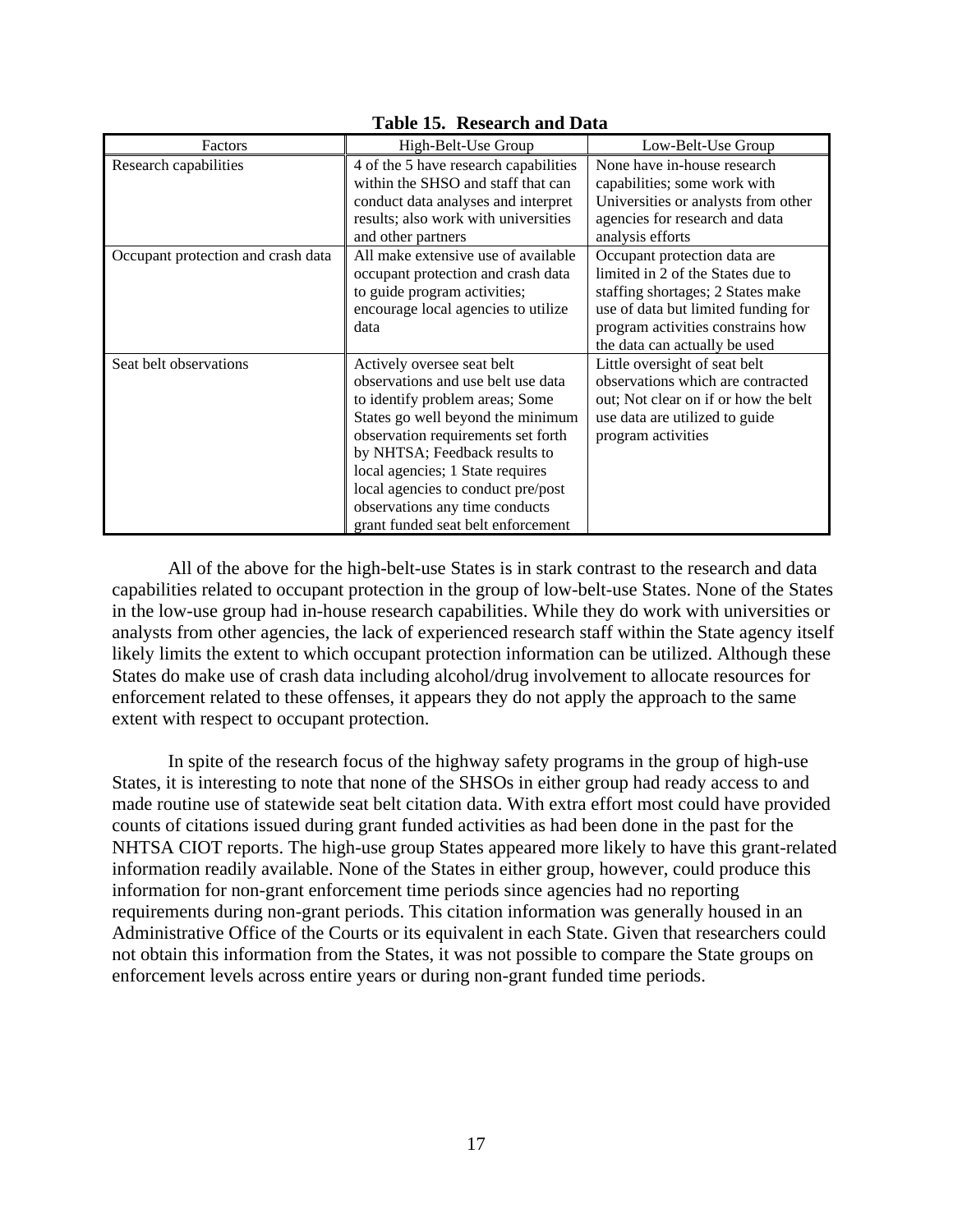The final attribute examined by researchers was paid and earned media for occupant protection enforcement campaigns. The information in [Table 16 below](#page-26-0) appears to contradict the previously discussed media efforts reported by the States in the NHTSA 2007-2011 reports on CIOT as the States in the high-belt-use group tended to report more paid and earned media activities during the discussion with project staff. All of the States in the high-belt-use group indicated they had a strong emphasis on both paid and earned media for occupant protection. Several of them stressed that earned media was just as important as paid media since it often included a localized message delivered by a newspaper or personality that carried extra weight in the community. In general, the States in the high-belt-use group tried to keep the occupant protection message in the public eye as much as possible, which also meant law enforcement agencies were constantly reminded of the importance of occupant protection.

All of the States in the low-belt-use group reported little past use of paid media. Two of the States reported recently increasing their paid media efforts focused on occupant protection. All of the States in the low-use group reported weak or nonexistent earned media efforts related to occupant protection.

<span id="page-26-0"></span>

| Factors      | High-Belt-Use Group                                                               | Low-Belt-Use Group                                                                                                       |
|--------------|-----------------------------------------------------------------------------------|--------------------------------------------------------------------------------------------------------------------------|
| Paid media   | Substantial occupant protection<br>paid media efforts                             | Very little paid media in the past<br>among all States; 2 States are<br>starting to do more occupant<br>protection media |
| Earned media | Strong emphasis on earned media;<br>constant efforts to keep message<br>out there | Generally weak earned media                                                                                              |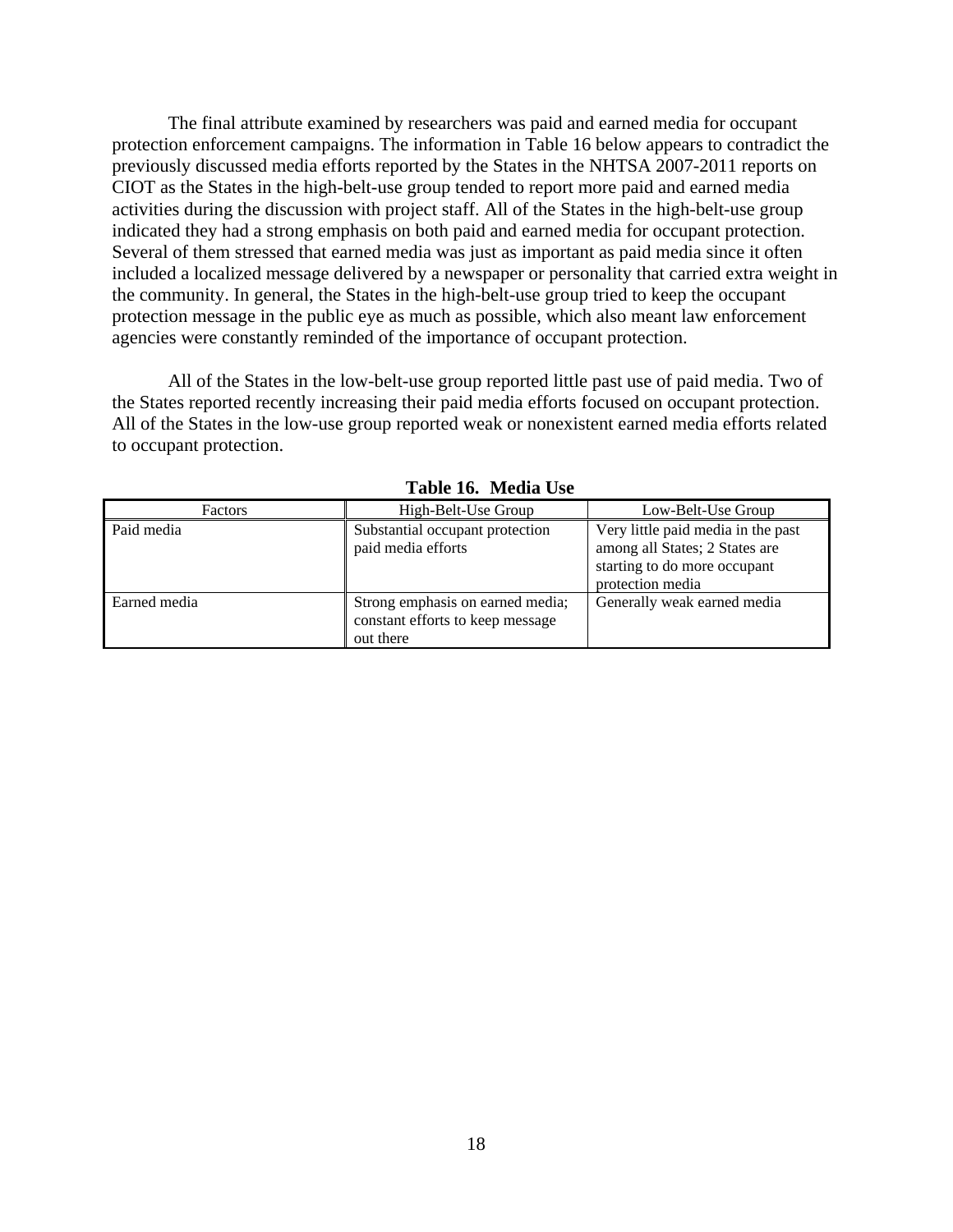#### **Discussion**

<span id="page-27-0"></span>This study was exploratory in nature with the objective of identifying factors, policies, or procedures in effect in high-belt-use States that might be suggested to improve performance in low-belt-use States. The study involved the review of a substantial quantity of information on State demographic and socio-economic variables, as well as highway safety programs and program management. The results included observations on apparent differences between the two groups of States and the development of a list of factors extant in the high-belt-use group that States in the low-use group could potentially emulate. This section discusses the observations on differences first and then the factors subject to change.

#### <span id="page-27-1"></span>**Differences Between the High and Low Performing Groups of States**

 A first step involved determining if the populations in the high and low-use groups of States differed in some meaningful way that might impact the success of strategies that an SHSO could successfully employ to increase seat belt use. A number of notable differences emerged with respect to variables related to demographics, socioeconomic status, and health. States in the high-belt-use group had a greater proportion of residents with a bachelor's degree or higher, higher per capita and median household incomes, a lower proportion of residents at or below minimum wage, and fewer children living in poverty compared to the States in the low-belt-use group. Similarly, residents in the group of high-belt-use States tended to be in better health and engage in fewer risky activities such as smoking. The low seat-belt-use group had larger proportions of African-American, while the high-use group tended to have larger proportions of Hispanics and Asians. Also, the States in the low seat-belt-use group were smaller in area but had a greater proportion of their populations living in rural areas. The low-use State group had notably higher rates of violent crime than did the States in the high-use group.

These findings suggest the populations in the group of low-belt-use States may be more prone to risky behaviors and poorer health choices—factors that may be related to lower seat belt use. The observed income and education differences are also likely related to lower seat belt use in these States. While these underlying population differences are not something an SHSO can directly change, they represent factors that officials in the States with lower than average belt use must be cognizant of and contend with in order to increase seat belt use. SHSO staff in two of the low-belt-use States believed their populations and political situations were so substantially different than in other States that improvements in occupant protection performance were not viable in the current environment. On the other hand, some of the States in the high-belt-use group indicated they had dealt with similar futility perceptions in the past in their States, and, with time, they were able to overcome these difficulties using the strategies mentioned in this document. One particular point emphasized by States in the high-use group involved the importance of having a "champion" to push through legislation and an experienced occupant protection coordinator dedicated to the job and willing to work relentlessly to promote occupant protection in the State, especially in areas of the State where occupant protection had not been a priority in the past.

Political and legislative support for general highway safety, and occupant protection in particular, also seemed to be lagging in the group of low-belt-use States. This is evidenced by the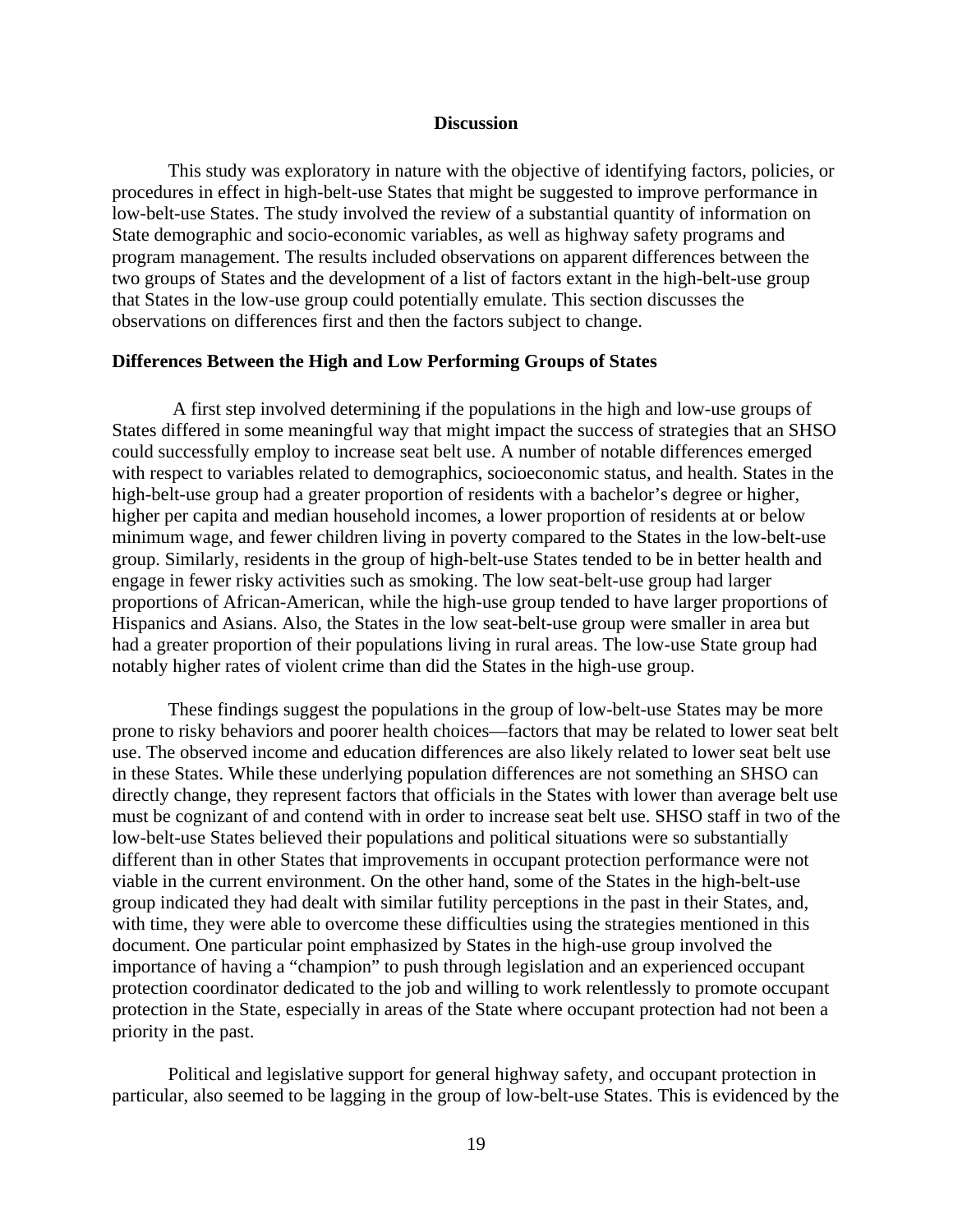substantially lower fines for failure to wear a seat belt or properly use a child safety seat in these low-use States. Also, the relatively small highway safety offices (in terms of number of staff members) in at least two of the States in the low-use group inevitably affected their ability to administer and monitor occupant protection activities adequately. The lack of a dedicated occupant protection coordinator in three of the four States in the low-use group likely hindered their occupant protection efforts and supports the notion that occupant protection does not receive a high priority in those venues.

The lack of strong political and legislative support for occupant restraint improvement likely contributes to the lower interest by law enforcement agencies in the low-use group of States. The low fines and general budget shortfalls at enforcement agencies appears to have led to a situation where occupant protection has taken a back seat to other priorities. While these factors are probably universal, the researchers believe that the effects of the situation operate more strongly in the low-use group of States. It is important to note, however, that two of the States in the low-use group appear to be poised to increase their occupant protection efforts if they receive funds and strategic guidance. These two have an interest in devoting more attention to occupant protection. They also have the personnel and organizational systems in place to expand their occupant protection efforts quickly and efficiently but simply lack the resources to implement a more comprehensive program.

Another notable difference between the two groups of States relates to the reported amount and focus on paid and earned media. Most of the States in the high-use group reported that they utilize extensive paid media combined with substantial and successful earned media efforts. States in the low-use group reported using little paid or earned media for occupant protection in the past except perhaps as part of past research projects. Again, the lack of reported paid and earned media use by these States appears to stem from a lack of personnel to coordinate the media efforts at both the State and local levels. At least one of the States in the low-use group has started expanding its paid media efforts. It is important to note that this finding is based solely on the interviews and is not supported by actual counts of media activities. The finding should, therefore, be interpreted with caution.

Still another notable difference between the low and high-use State groups was the availability of internal research staff capable of conducting, managing, and interpreting research. None of the States in the low-use group had researchers on staff (partly due to small staffs in two States), while all but one of the high-use group had experienced researchers and analysts within their highway safety agencies. If the States in the low-use group needed research, they generally relied on external entities (e.g., universities, contractors) to conduct and interpret research. The high-use group of States also relied on external entities to conduct much of their research, but their internal research staff were involved in the oversight of the research which provided both interpretation of results and a bridge between the research and program activities. This appeared to allow a more efficient deployment of resources since there was constant monitoring of the impacts of various occupant protection efforts thereby providing improved feedback. While all the States in both groups claimed to be data-driven, it was clear that those in the high-use group were using data more effectively to target specific occupant protection problem areas. This is almost assuredly the result of the absence of staff in the low-use group of States who could put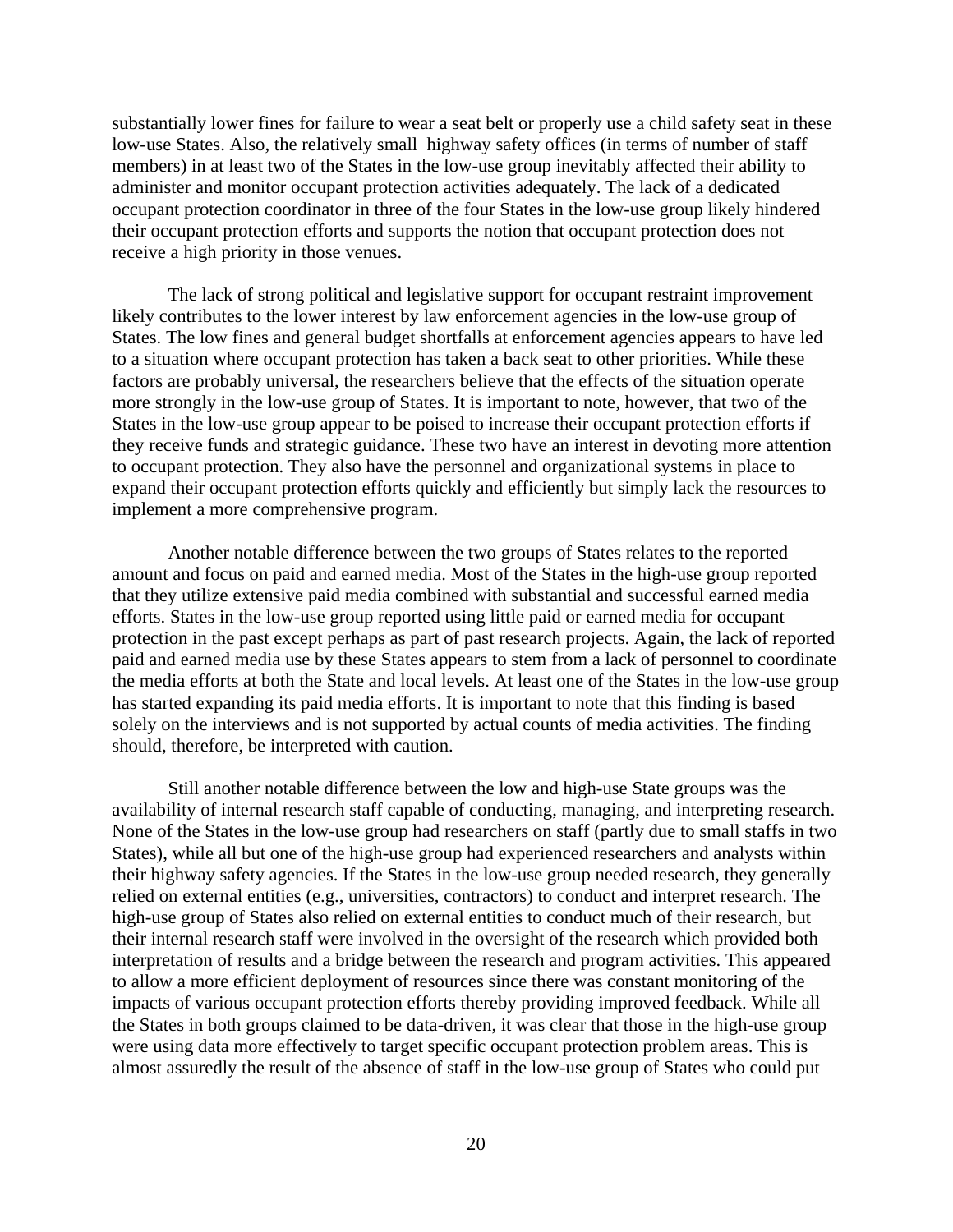together quality databases and interpret evaluation results in a manner that would provide guidance for deployment of occupant protection resources.

#### <span id="page-29-0"></span>**Factors Subject to Change in Low Seat-Belt-Use States to Achieve Higher Belt Use**

As discussed above, many of the most salient differences between the high- and low-use groups of States related to basic demographics and socioeconomics. While State highway safety officials in the low-belt-use States cannot change the underlying population factors listed above, they may be able to tailor their highway safety activities to fit population characteristics. Researchers did, however, identify four specific programmatic factors and activities characteristic of the high-belt-use group of States that the low-use group could adopt with a reasonable expectation that they would help raise seat belt use.

- 1. Build political, law enforcement, and community support to promote seat belt use.
	- a. Create the position of occupant protection coordinator in the SHSO whose sole function is to promote occupant protection across the State. Staff this position with an experienced professional and do everything possible to retain individuals in this post.
	- b. Work with a "champion" from the general public who can assist with promoting legislation to raise fines and increase budgets for occupant protection.
	- c. Hold statewide and local conferences for law enforcement focused solely on occupant protection. Require attendance from grant recipients. Include interesting speakers that will engage attending officers (speakers from States with high belt use might be particularly effective).
- 2. Increase enforcement of seat belt laws throughout the year.
	- a. The States in the high-use group acknowledged that it was important to support enforcement of seat belt laws throughout the year. After many years, seat belt enforcement had become an integrated part of everyday law enforcement activities in the State, but additional encouragement was still considered essential to ensure high levels of enforcement throughout the year and for nighttime seat belt enforcement activities in particular.
	- b. Reduce the reporting burden for seat belt enforcement grant recipients through automated and/or real-time reporting systems.
- 3. Develop in-house research and data analysis capabilities.
	- a. Use data and research to focus on hotspots of low belt use.
	- b. Identify areas where seat belt use is low among fatally and seriously injured drivers.
	- c. Monitor seat belt use all over the State not just in the areas dictated by the national standards for statewide seat-belt-use estimates.
	- d. Feed results back to law enforcement agencies.
	- e. Require local agencies receiving grants to monitor seat belt use before and after enforcement efforts in their jurisdictions.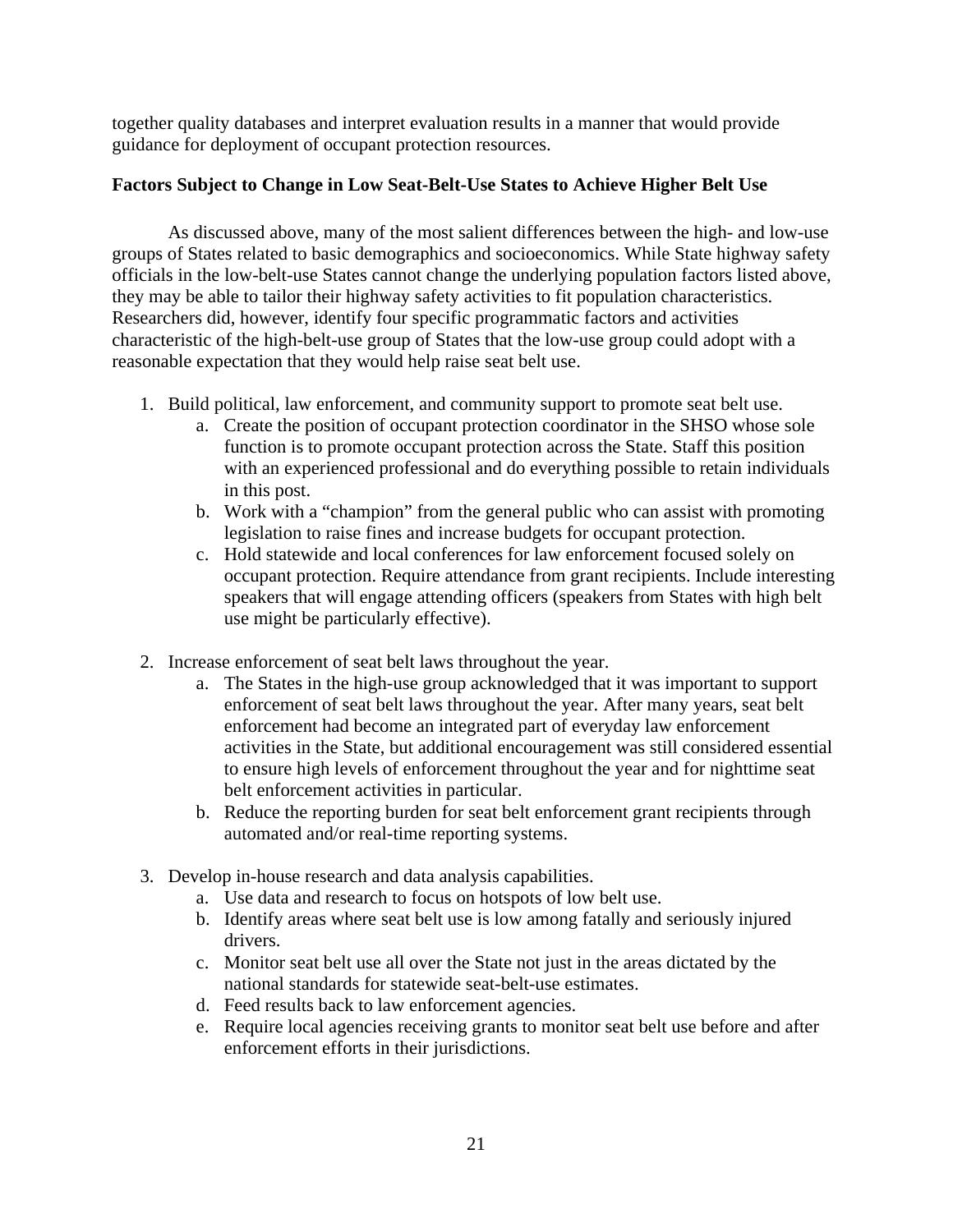- 4. Determine what motivates a State's population.
	- a. Conduct surveys or focus groups with sub-populations of interest to gauge responses to media and law enforcement approaches.
	- b. Localize media efforts.

The study researchers believe that all of these represent potentially productive improvements that a low-use State can make. These factors certainly will vary in importance as a function of where they will be applied. Based on the data collected, the experience of the researchers, and the comments from the highway officials in the high-use States, the presence of a full-time, experienced, and fully dedicated occupant protection specialist in the SHSO is, perhaps, the most important single step a low performing State can take to begin the process of increasing seat belt use.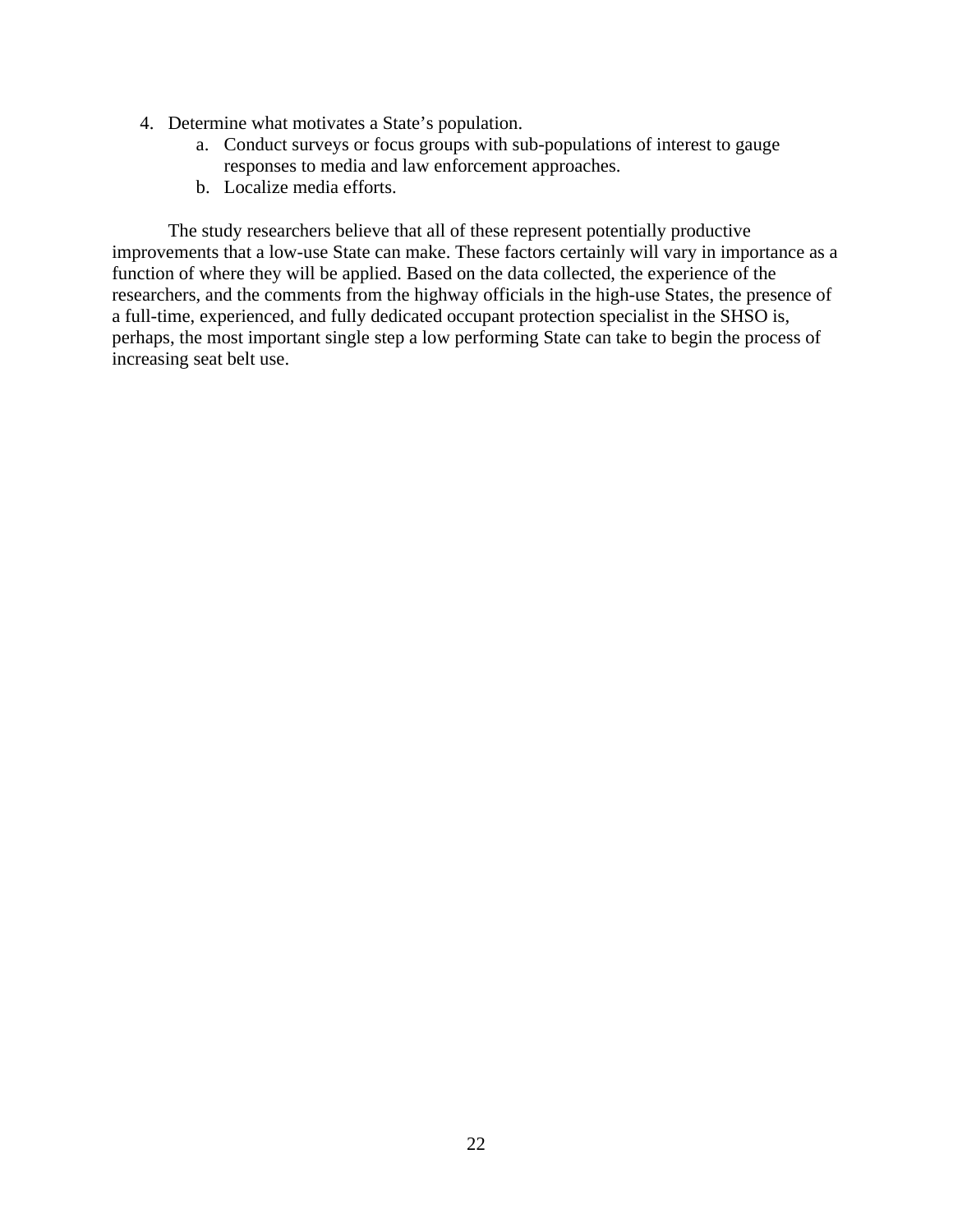#### **References**

- <span id="page-31-0"></span>Chen, Y. Y. (2015). *Seat belt use in 2014–use rates in the states and territories* (Report No. DOT HS 812 149). Washington, DC: National Highway Traffic Safety Administration. Available at www-nrd.nhtsa.dot.gov/Pubs/812149.pdf
- Drexel University (2015). States Ranked by Size & Population (web page). Retrieved from the "ipl2: information you can trust" [sic, now defunct] web page at www.ipl.org/div/stateknow/popchart.html
- Federal Bureau of Investigation. (2016). *Crime in the United States by State 2014* (web page). Retrieved from the FBI website at www.fbi.gov/about-us/cjis/ucr/crime-in-theu.s/2014/crime-in-the-u.s.-2014/tables/table-5
- Governors Highway Safety Association (2015). *Highway Safety Laws by State*. Retrieved from the GHSA website at www.ghsa.org/html/stateinfo/bystate/
- Hedlund, J., Gilbert, H., Ledingham, K., & Preusser, D. (2008). *How States achieve high seat belt use rates* (Report No. DOT HS 810 962). Washingtion, DC: National Highway Traffic Safety Administration. Available at https://crashstats.nhtsa.dot.gov/Api/Public/ViewPublication/810962
- Henry J. Kaiser Family Foundation. (2015a). *Percent of Adults Who are Overweight or Obese*. Retrieved from the Kaiser Foundation website at http://kff.org/other/state-indicator/adultoverweightobesity-rate/
- Henry J. Kaiser Family Foundation. (2015b). *Percent of Adults Who Smoke*. Retrieved from the Kaiser Foundation website at http://kff.org/other/state-indicator/smoking-adults/#notes
- Insurance Institute for Highway Safety. (2015). *State by State Fatal Crash Totals*. Retrieved from the IIHS website at www.iihs.org/iihs/topics/t/general-statistics/fatalityfacts/stateby-state-overview/2005#Fatal-crash-totals
- Iowa State University. (2015, December 4). *Urban Percentage of the Population for States, Historical*. Retrieved from the ISU web page at www.icip.iastate.edu/tables/population/urban-pct-states
- National Highway Traffic Safety Administration (2015). *Fatality Analysis Reporting System (FARS)*. Retrieved from www.nhtsa.gov/FARS
- National Highway Traffic Safety Administration. (n.d.). *Driving Safety.* Washington, DC: Author. Retrieved from www.nhtsa.gov/Driving+Safety
- National Highway Traffic Safety Administration. (n.d.b). *State Highway Safety Documents.*  (web page). Washingtion, DC: Author. Retrieved January 28, 2016, from www.nhtsa.gov/links/StateDocs/pages/SafetyPlans.htm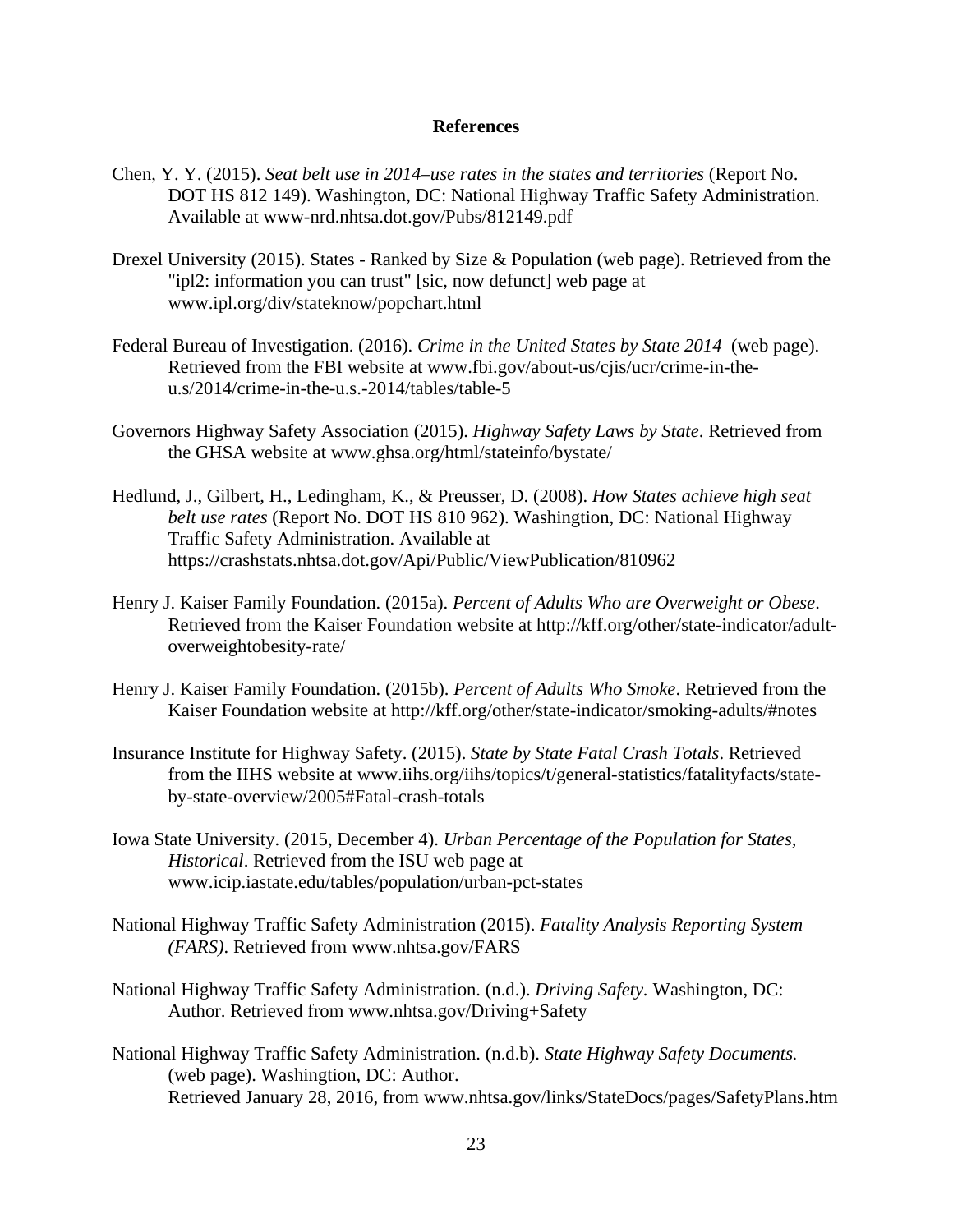- Nichols, J. L., & Solomon, M. G. (2013, May). *Click It or Ticket Evaluation, 2011* (Report No. DOT HS 811 779). Washington, DC: National Highway Traffic Safety Administration. Available at www.nhtsa.gov/staticfiles/nti/pdf/811779.pdf
- Nichols, J. L., & Solomon, M. G. (2013, May). *Click It or Ticket Evaluation, 2010* (Report No. DOT HS 811 778). Washington, DC: National Highway Traffic Safety Administration. Available at www.nhtsa.gov/staticfiles/nti/pdf/811778.pdf
- Solomon, M. G., Tison, J., and Cosgrove, L. (2013). *Click It or Ticket Evaluation, 2008-2009*  (Report No. DOT HS 811 536). Washington, DC: National Highway Traffic Safety Administration. Available at www.nhtsa.gov/staticfiles/nti/pdf/811536.pdf
- Solomon, M. G., Tison, J., Preusser, D. F., Chaudhary, N. K. (2009). *Evaluation of the May 2007 Click It or Ticket Mobilization* (Report No. DOT HS 811 239). Washington, DC: National Highway Traffic Safety Administration.
- United Health Foundation. (2015). *State public health statistics*. Retrieved from the UHF website at www.americashealthrankings.org/
- University of Wisconsin Population Health Institute (2015). *County Health Rankings*. Robert Wood Johnson Foundation. Retrieved from the Population Health Institute website at www.countyhealthrankings.org/
- University of Wisconsin Population Health Institute (2017). Education (web page). Retrieved from the County Health Rankings & Roadmaps web page at www.countyhealthrankings.org/our-approach/health-factors/education
- U.S. Bureau of Labor Statistics. (2014). *Characteristics of Minimum Wage Workers, 2013* (p. 17). Retrieved from the Census Bureau website at www.bls.gov/cps/minwage2013.pdf
- U.S. Census Bureau. (2015, December 4). *State and County QuickFacts*. Retrieved from the Census Bureau website at http://quickfacts.census.gov/qfd/index.html